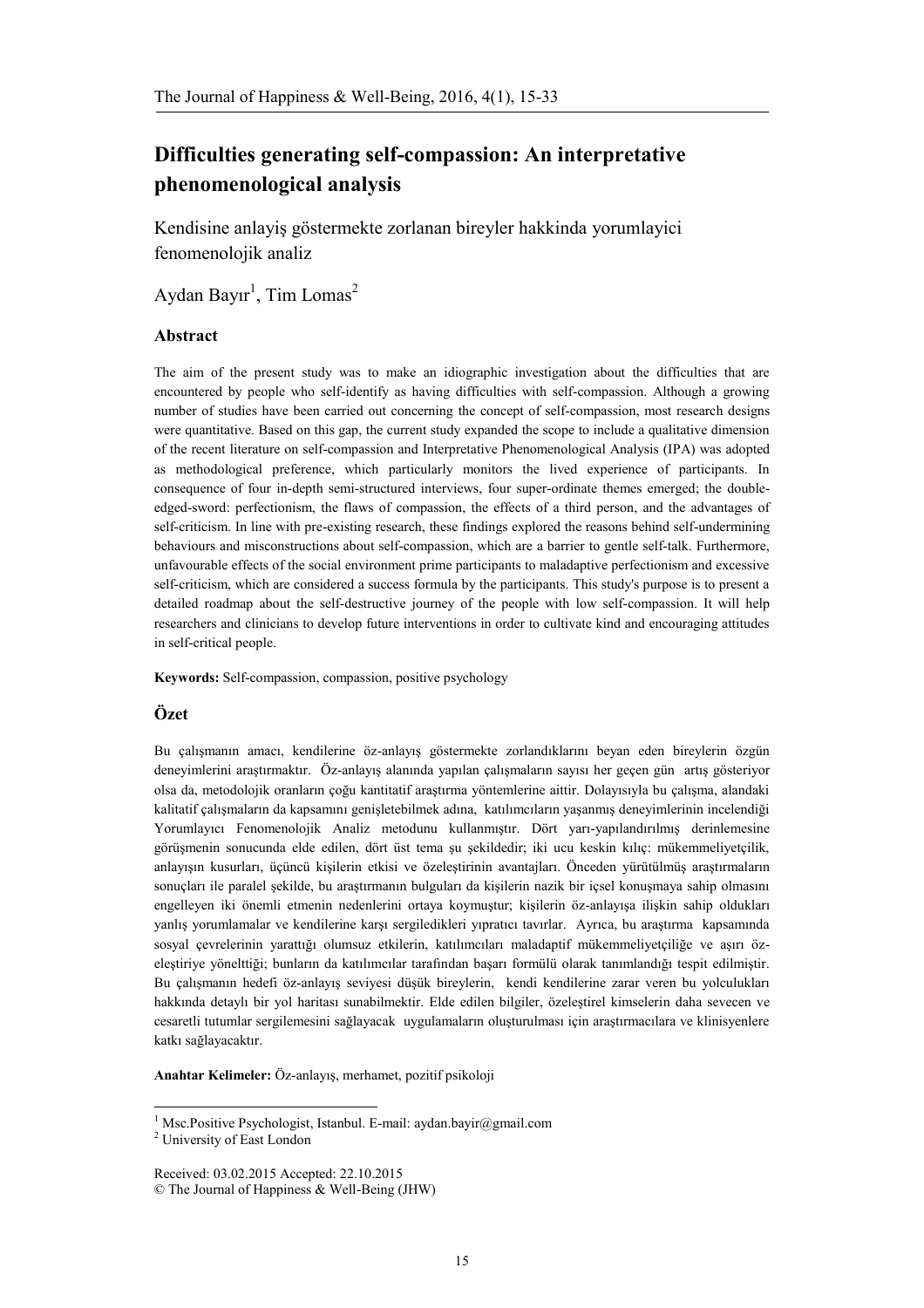### **Introduction**

Positive psychology, the scientific discipline that celebrates the strengths and virtues of average people aims to assist in living a richer and more satisfying life (Diener, 2000; Seligman & Csikszentmihalyi, 2000). In this respect, as the quest to improve the functioning of human beings (Sheldon & King, 2001), positive psychology is closely interwoven with the concept of selfcompassion (Shapira & Mongrain, 2010). To start it is illuminating to examine the etymological roots of self-compassion. The Latin word of compati is the origin of compassion and its ,com" part means ,together with", whereas ,pati" refers to ,suffer with" (Burnell, 2009). In other words, compassion can be depicted as the realization, alleviation and prevention of the emotional pain, which is experienced by self and others (Tsering, 2008). In a broad sense, the definition of selfcompassion goes hand in hand with the description of compassion (Neff, 2004). In Buddhist tradition the prerequisite of showing kindness to others is self-compassion (Brach, 2003).

Self-compassion refers to the process of giving emotional support to yourself in a moment of suffering (Terry & Leary, 2011). Self-compassion includes the dimensions of self-kindness versus self-criticism, common humanity versus a sense of separation and mindfulness versus overidentification (Neff, 2004). The first facet highlights behaving kindly and warmly towards oneself rather than judgmentally. The second component is about perceiving one"s fallibility as being human rather than feeling isolated. The last one revolves around holding painful experiences with mindful awareness instead of rejecting or over-identifying with them (Neff, 2003a).

Compassionate behaviours ensure a balanced relationship with ourselves and other people that is needed for optimal psychological functioning, which is doctrine of positive psychology (Blatt, 1995). Contrary to the negativity bias of traditional psychology, positive psychology puts human strengths and potentials at the heart of its philosophy (Seligman & Csikzentmihalyi, 2000). In accordance with this appreciative perspective, cultivation of self-compassion leads to important qualities central to positive psychology such as kindness, happiness, optimism, wisdom, curiosity, equanimity, and hope (Neff, Kirkpatrick & Rude, 2007a). Furthermore past research and relevant literature has revealed that developing self-kindness and openness towards our stress also decreases anxiety, depression, shame, burnout and fear of failure by increasing life satisfaction, social connectedness and emotional intelligence (Barnard & Curry, 2011; Ferguson, Kowalski, Mack & Sabiston, 2014; Potter, Yar, Francis & Schuster, 2014).

Despite the fact that self -compassion is rooted in ancient Buddhist thought, it has gained prominence in Western psychology recently. Although self-compassion has far-reaching constructive impacts on mental health, it has only been explored by correlational analysis and the absence of other methodologies has been underlined frequently by scholars ((Barnard  $\&$  Curry, 2011; Neff, 2003a). In this context, choosing a phenomenological approach provides the opportunity to examine the process and functioning of self-compassion by expanding the experience of self-compassion (Neff, 2003a). Apart from the aforementioned benefits of this life skill, some people have doubts about possible pitfalls of self-compassion and believe that displaying self-kindness may give way to undesirable consequences and harm their character (Goldstein & Kornfield, 1987) The prominent figures in the area of self-compassion, points out three conceptual confusions that people have when generating self-compassion namely selfindulgence, self-pity and self-centeredness( Germer & Neff, 2013)

Despite extensive research efforts, any phenomenological based qualitative study concerning this particular topic hasn"t been employed up until now. For instance there were no studies featuring the phrases of difficulties while cultivating self-compassion on following literature search engines; PsycINFO, Embase, Medline, Pubmed, Isı-Web of Science, Google Scholar, Psycarticles, Wiley, Jstor, Taylor- francis, Eric, Sage, Proquest thesis). In order to grasp the reasons of continuous self-judgment, this study aimed to examine personal difficulties in generating self-compassion by utilizing Interpretative Phenomenological Analysis (IPA) (Smith,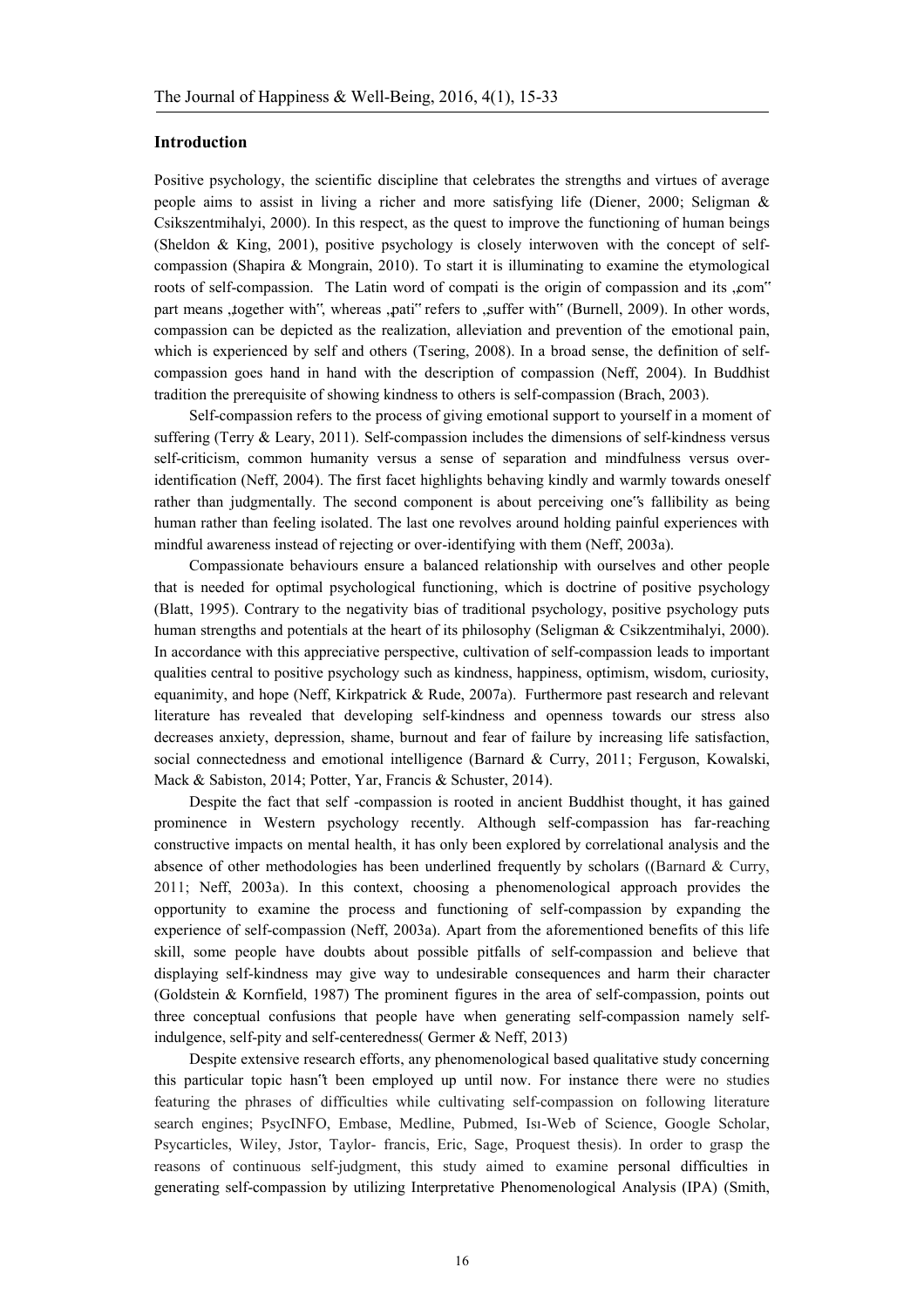1995). Owing to the distinctive design of IPA, micro and macro factors that influence the cultivation of self-compassion were uncovered. This may present a valuable reference for future studies with respect to the diversity and variability of the self-compassion experience that has been overlooked by the relevant quantitative literature (Willig, 2001). Before giving the accounts of participants, who identify themselves as having difficulties with self-compassion, it is essential to take a close look at the three handicaps that were mentioned in the existing body of research.

### **Previous Research in the Field**

When self-compassion was popularized in Western psychology, it triggered an academic discussion about its potential traps such as narcissism, self-absorption, an excessive focus on oneself by disregarding others (Seligman, 1995), distorted self-consciousness (Sedikkides, 1993), upward prejudice towards out-groups (Aberson, Healy & Romero, 2000) and offensive tendencies in the event of ego threats (Baumeister, Smart & Boden, 1996). Even though recent emerging evidence has suggested numerous positive effects of self-compassion on emotional well-being in direct contradiction with the hypotheses above, Neff (2003a) asserts that on a community level people hold back from feeling self-compassion due to three reasons.

The first reason why people are reluctant to be self-compassionate is the belief that selfbullying drives them to reach their goals, whereas self-compassion causes self-indulgence by siding with faults (Neff, Kirkpatrick & Rude, 2007b). Moreover, they think that critical internal language protects them from becoming a slave to their hedonic impulses (Neff, 2012). According to research findings it is the other way around; feeding self-criticism decreases motivation and triggers procrastination and underachievement (Powers, Koesnter & Zuroff, 2007). On the contrary self-compassion is a supportive force that enables examining failures mindfully, accept imperfections as part of humanity and change (Neff, 2003b). Therefore, it essentially differs from self-indulgence, which leads to harmful habits like over-eating or drug addiction (Neff, Kirkpatrick & Rude, 2007b).

Immersion in suffering and adopting a "poor me" attitude is another barrier on the way to self-compassion (Neff, 2004). Over-dramatization of pain prevents leaning into problems with open eyes, which runs counter to self-compassion (Goldstein & Kornfield, 1987). Indeed selfcompassion does not share any common point with self-pity, whereas it anchors attention and relieves suffering by diminishing self-absorption and isolation (Neff, 2003b).

Lastly self-centeredness is one of the significant impediments when people question the concept of self-compassion. In reality self-compassion encourages social connectedness and compassion rather than self-oriented and selfish manners (Barnard & Curry, 2011). The very people afraid of selfishness leave room to their inner-critic and which ironically gives way to a detached sense of self (Brown, 1999). Instead self-compassion gives unconditional affection to the shared experience of suffering by recognizing it (Neff, 2003b).

As all of these self-constructs were obtained via quantitative research they reflect only dominant and significant barriers regarding self-compassion. However, the cookie-cutter nature of these studies fail to reveal insight into the subjective experience of self-compassion including participants" raw words (Brodsky & Faryal, 2006). Although these specified constructs are important pathfinders, the "one-size-fits-it-all" approach does not work in order to make a vivid portrait of these factors that undermine self-compassion. That"s why research that touches on idiosyncratic differences in relation to self-compassion is needed (Neff, 2012). With the intention of contributing to future research and interventions on self-compassion, this study sought to understand the reasons people avoid self-compassion by asking the following research question: "Why do some people find it difficult to generate self-compassion?"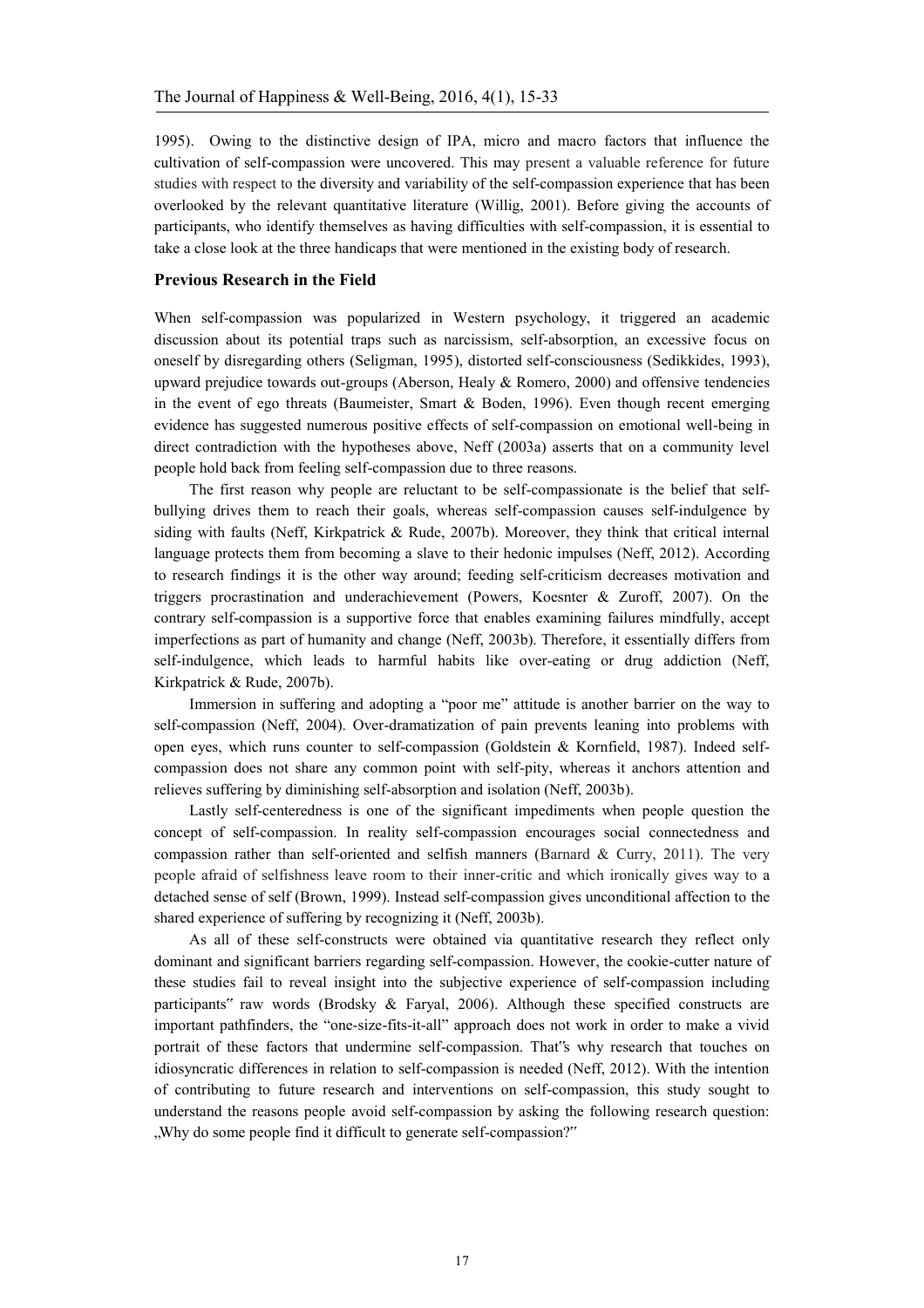### **Methodology**

This research project aimed to explore the experience of people who define themselves as low in self-compassion and have trouble showing kindness to themselves in case of painful events such as failures, inadequacies, mistakes or misfortunes. In order to discover how participants are making sense of their personal and social world and the meanings that are attributed to those particular situations, Interpretative Phenomenological Analysis (IPA) was found to be the most appropriate design. (Smith, 2008; Bogdan &Biklen, 2003). Furthermore, owing to the theoretically flexible structure of IPA, the researcher and participants engaged in an analytic dialogue within the framework of double hermeneutics, known as the two-stage interpretation process (Smith & Osborn, 2008). Thus both sides were involved in the interpretation of data with their collaborative efforts by making sense of the participants" world (Smith, Flowers & Larkin, 2009). The researcher accepted participants as experiential experts and solely focused on the statements of participants by bracketing her own world including personal feelings and biases (Merriam, 2002). Then the analytic process which, reflected the mutual evaluation of both the analyst and the participants, demonstrated how the analyst thinks the participant is thinking (Smith, Flowers & Larkin, 2009). One-to-one semi-structured interviews were arranged to allow participants to speak, think and to be heard without the limitation of highly structured interviews (Reid, Flowers & Larkin, 2005).

### **Participants**

According to the methodology of IPA, homogeneity and intentional selection are crucial characteristics of samples whose participants have common experiences about specified conditions (Willig, 2008). To ensure a rigorous analysis of each case Smith and his colleagues (2008) recommend a sample size that covers 3 participants for the students who apply IPA for the first time (Smith & Osborn, 2008). Research indicated that higher numbers are not indicative of better work, which is why four participants were recruited who were between 25 to 31 years old (Smith et al., 2009). Participants were chosen in accordance with the "snowballing technique" by starting with friends and acquaintances who define themselves highly self-critical and low in selfcompassion. Participants chose the place of the interview either in public areas, their office or in their own home in Istanbul. All participants were Turkish citizens and the numbers of males and females were equal (See table 1 for participants" demographics). Much of the literature has focused on the Western part of the world and research concerning self-compassion has generally been conducted in US. Only a few of Turkish studies discussed the subject of self-compassion among Turkish society Akın & Akın, 2014; İskender, 2009; Deniz, Kesici & Sümer, 2008). However, carrying out a study in Turkey, which is a cultural bridge between the East and the West, enriches the literature for future qualitative studies on self-compassion, which should emphasize diverse populations (Barnard & Curry, 2011).

| <b>Participant Alias</b> | Age | Gender | <b>Ethnic Origin</b> | <b>Education</b>     |
|--------------------------|-----|--------|----------------------|----------------------|
| Meriç                    | 25  | Female | Turkish              | Postgraduate Degree  |
| Baris                    | 31  | Male   | Turkish              | Undergraduate Degree |
| Timur                    | 29  | Male   | Turkish              | Postgraduate Degree  |
| Ferah                    | 25  | Female | Turkish              | Postgraduate Degree  |

**Table 1.** *Participant Demographics*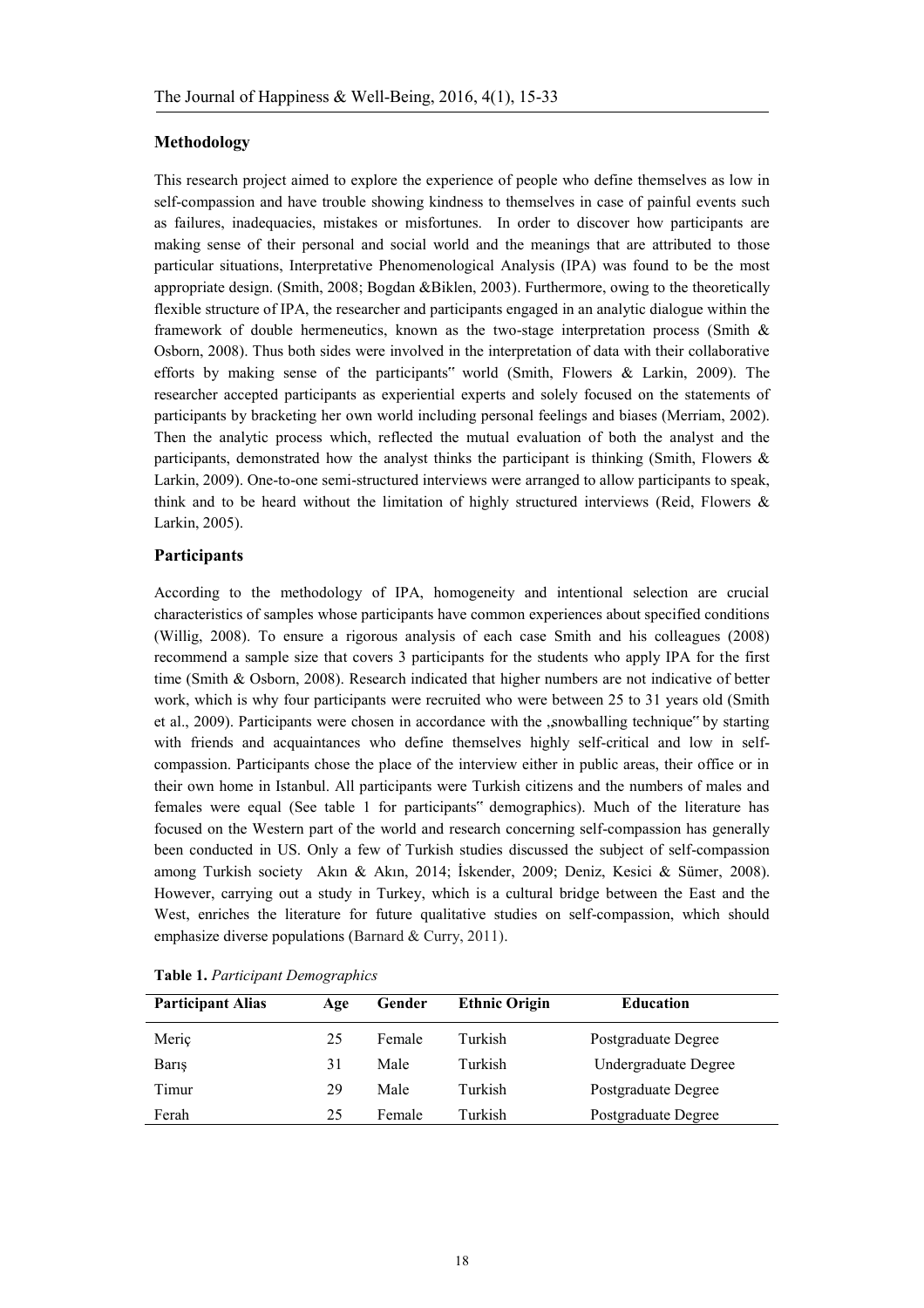### **Data Collection**

The data was obtained through in-depth individual semi-structured interviews. Nine open-ended and non-directive questions along with stimulating prompts were included in the interview schedule (See Appendix C) (Willig, 2001). The research questions were prepared in compliance with unanswered questions that were highlighted in the future directions part of current selfcompassion studies (Yarnell & Neff, 2013). Prior to the interviews, an information sheet, which covered the aim and scope of the study and a consent letter, which specified the right to withdraw and the research process were provided. For IPA studies the key to successful research depends on two dynamics; the rapport between researcher and participant and qualified and realistic knowledge (Alderson, 2004). To this end, the researcher established an honest relationship with the participants and articulated the objectives of the study by informing them at each step of the research process, gathered their consent and informed them about next steps. Each interview lasted between approximately 60 minutes and was recorded with the consent of the participants. Interviews were made in Turkish for collecting richer and more genuine data owing to fact that native Turkish speakers could express themselves in their mother tongue (Coolican, 2004). Just before the interview researcher emphasized that the participant is the authority of his/her experience, so no right or wrong answer exists (Smith et al., 2010). After the interview, as soon as the transcription of the recordings were finished, they were sent to the participants to for a final decision regarding their participation prior to the analysis of the data.

## **Data Analysis**

The systematic and practical principles of IPA were implemented while analysing phenomenological data (Smith & Osborn, 2008). The researcher embarked on the analysis by considering that each experience represents different psychological worlds and gives distinctive voices about shared experiences (Smith et al., 2010). That"s why it was a priori assumption that each concrete experience requires peculiar idiographic commitment and phenomenological analysis (Giorgi, 2006). To accomplish this task, the researcher listened to every recording at least once and read verbatim transcriptions over and over again to capture the semantic content of each individual and actively engage in the social and mental world of each participant (Smith et al, 2010). After line-by-line reading, initial notes were taken which produced an inclusive and detailed set of notes in the right hand margin (Smith, Flowers & Larkin, 2009). This kind of interpretative note-taking on abstract concepts such as the usage of language and key phrases illuminated the concerns of the participants (Smith, Flowers & Larkin, 2009). Thus the familiarity of the researcher with the story of the participants grew (Smith & Osborn, 2008). During the process of this dynamic dialogue, the analyst engaged with each line of transcript as an insider who discovers the experience from the participants' standpoint and an outsider who makes sense of the participants" world in accordance with the principles of IPA (Reid, Flowers & Larkin, 2005). Therefore every word, phrase or sentence that contributed to the emerging themes were identified and labelled from two perspectives in the left hand margin (Willig, 2001). Then for the next step, the raw data was reduced via connecting the relevant emerging themes across cases within clusters and super-ordinate themes (Smith & Osborn, 2008).

#### **Results**

Four superordinate themes and nine subthemes emerged. These superordinate themes aimed to capture the kind of obstacles encountered by people who identify themselves as self-critical towards their mistakes and imperfections. To this end, each theme was supported with verbatim extracts that illustrated the underlying causes of participants" negative self-talk. In order to facilitate readability and prevent any anonymity violation, utterances, hesitations and pauses of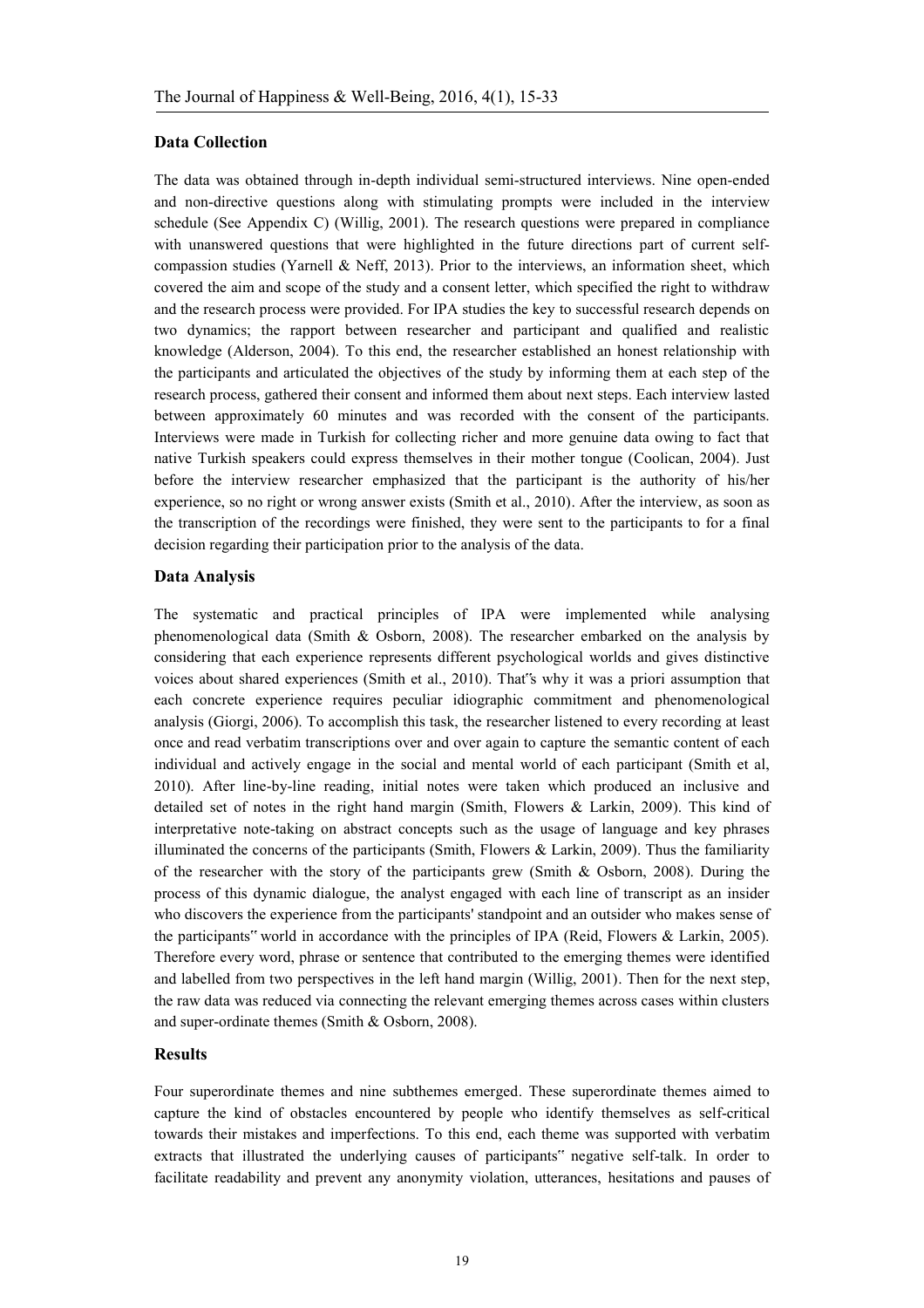participants were replaced by dotted lines  $(...)$  and words, which might expose identity, were eliminated.



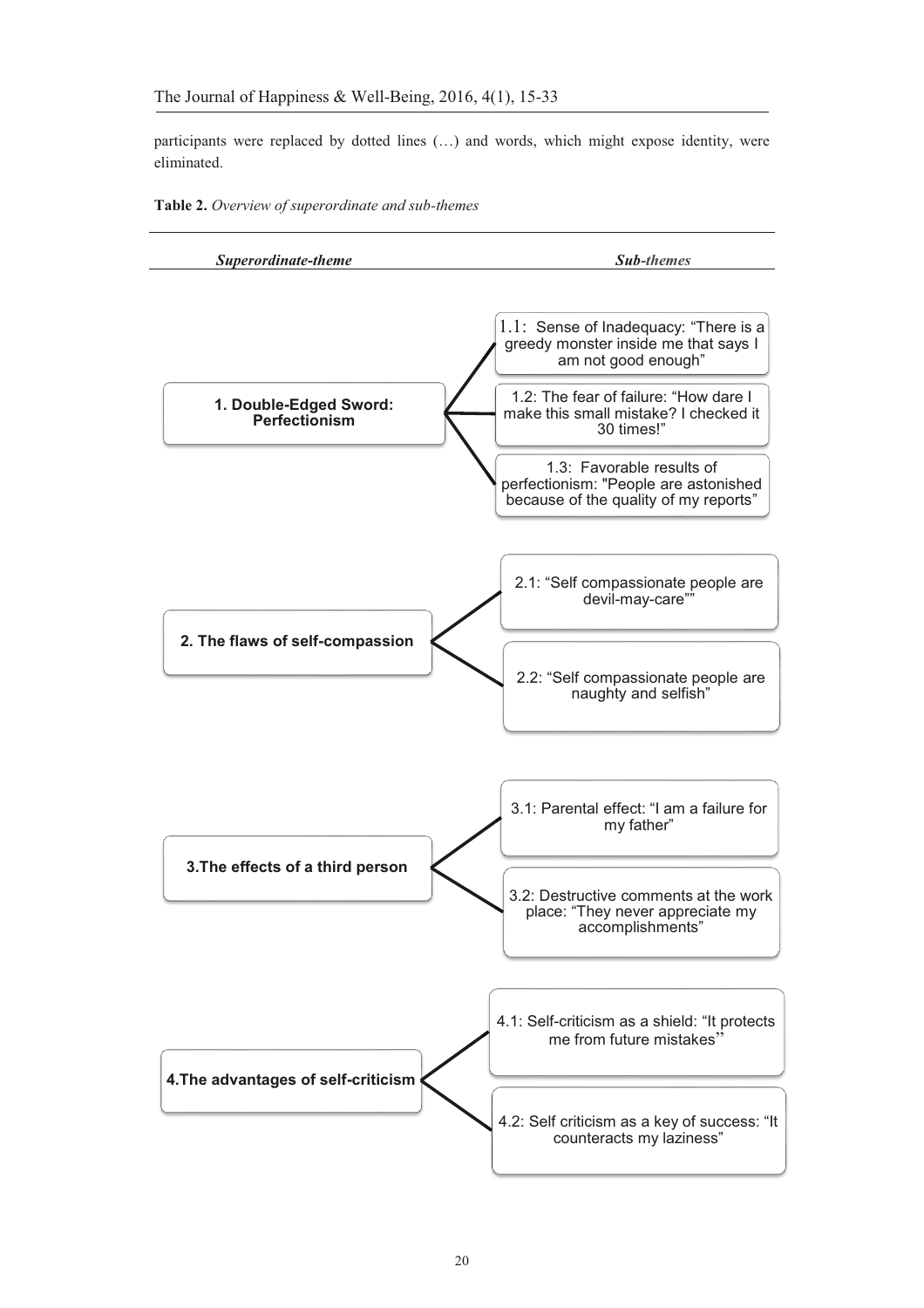## *1. Double- Edged Sword: Perfectionism*

This theme addresses participants" accounts of their perfectionist tendencies and how they have difficulty to leave space for their imperfections and personal flaws as parts of common humanity, namely the third component of self-compassion. In the context of the present theme, they underlined that they spend hours perfecting something regardless of its importance and how much they value excellence despite of its self-destructive impacts.

# **1.1: Sense of Inadequacy: "There is a greedy monster inside me that says I am not good enough"**

Throughout the interviews, three of the four participants repeatedly described their sense of inadequacy and their inability to acknowledge their limits. Timur"s account provides a clear demonstration of self-imposed unrealistic targets and the vicious cycle of trying harder:

*"For instance I am a nut about reading history. When I concentrate on a period of time…Let"s say Emperor Augustus" times in Rome…You know I am literally absorbing all resources…Like consuming them… There is no pleasure in it any more. After a certain point, I am like a machine. Everything… Inside my memory… It is really weird, it becomes like a monster in my mind."* 

As demonstrated in the above quote Timur symbolically equates the monster with his perfectionism. The words he stresses such as "absorbing", "consuming" are also critical indicators of his excessive perfectionist attitudes. While consuming sources of history, at the same time, he consumes his own psychological resources and all his gratification is swept away by feeling like a machine, which is designed to reach unattainable goals in Timur"s terminology. The following excerpt from Ferah seems to hint at a similar mentality, which fights with the monster of perfectionism:

*"When I meet a goal, it is not the end for me… Indeed, I abandon one incompetence and for another one. And I never feel saturated."* 

Within Ferah"s account, the never-ending circle of inadequacy mentioned above, can be observed easily. Her perfectionist monster always feels hungry and seeks other inadequacies. While participants wrestle with feelings of inadequacy, their perfectionism was also nurtured by the fear of making mistakes, which is what the second sub-theme revolves around.

## **1.2: The fear of failure: "How dare I to make this mistake? I checked it 30 times!"**

This sub-theme was one of the most pronounced in all participants" narratives that focused on the assumption participants' had: "Mistakes equal failure." As illustrated in the extract below, Ferah emphasizes the troubling effects of a current mistake that she made at work. Furthermore throughout the interview she explained her anxious feelings that were elicited because of her mistakes.

*"I miscalculated something recently and this result was sent to every user at work. Then one of my colleagues showed me my mistake. At that moment, a chill ran down my back. Cos it was my mistake. I felt unsuccessful. This was a very small mistake… I could not throw in towel because of such a tiny mistake. How could I have miscalculated? It was so easy..."* 

Similar to other respondents, Ferah also talked about the tedious workload and great responsibilities. However, for her, these conditions cannot be excuses for being gentle with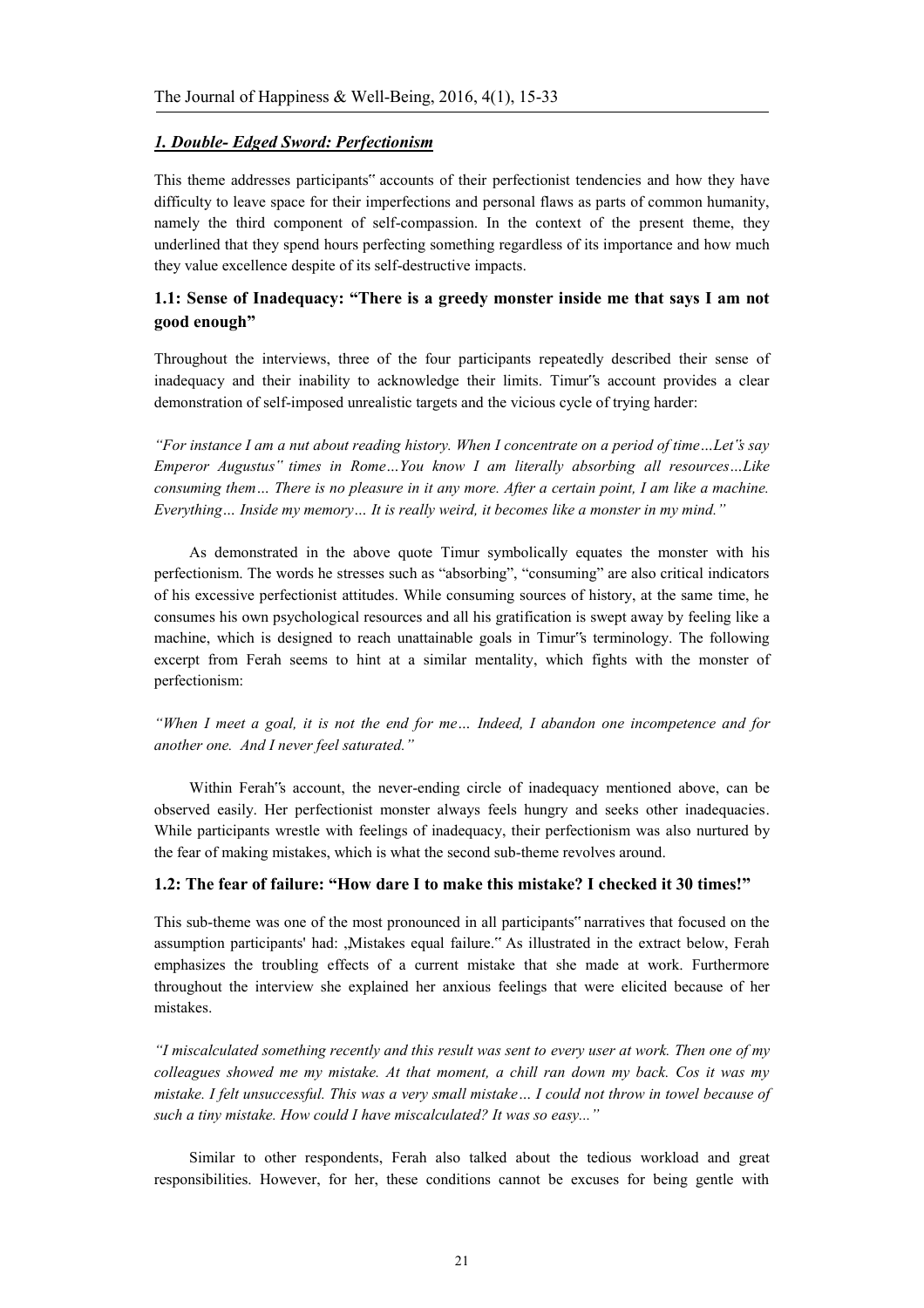herself. Even a slight fault cannot be accepted and led her to feel terrible. To avoid these kinds of minor imperfections, Timur and Meriç reported that they write down everything to not forget any single detail. However, inevitably their belief that "I must do everything without mistake" collapses and following extracts show their initial reaction to these faults:

### *Meriç:*

*"Everything should be alright… I should not make any mistake… But it really challenges me… You should see my office… My calendar, my reminders etc. But despite of this, sometimes I miss something… I say myself: "How could you forget? How dare you do that? Why your mind is such a big mess?"* 

#### *Timur:*

*"You need to ponder many tasks you know… When everything besieges your brain, I am not able to prioritize. I try to do everything at the same time, but nothing happens at the end. Even though I get my hands on something, something is missing. And when it occurs, I feel stupid…"* 

Both participants don"t consider mistakes as part of the learning process and inevitable aspect of common humanity. Their self-criticism adds fuel to fire and removes them from realistic self-appraisal. Therefore they ignore their accomplishments and they label themselves unsuccessful or foolish because of trivial mistakes. However the flip side of perfectionism trap lures participants in and so they downplay the downsides of perfectionism as shown in the following theme.

# **1.3: Favourable results of perfectionism: "People are astonished because of the quality of my reports"**

Even though all participants have a successful career and high abilities in diverse areas of interest, they tend to devalue their uniqueness and focus on errors. Generally they take over high responsibilities but a slight misfortune obliterates their success. On the other hand, reactions by others to their excellent work serve as motivation for them to be perfectionist. Timur's extract was most striking in this respect:

*"When I prepare a report at work, people are astonished… My reports are extremely ordered… Even an idiot can understand it with ease. This is how I am at work… I like to work in that way…"* 

The above quote reflects how Timur is unconsciously motivated by external validation. It feeds his perfectionism. Actually the feeling which forces him to call himself stupid and the sense that reinforces him to create defect-free report originates from same the source, namely perfectionism. Although all participants are very sensitive to making mistakes, they are not able to notice the invisible saboteur behind their over-the-top achievements, which is maladaptive perfectionism. When the questions addressed the role of self-compassion in their life, participants pointed out that perfectionism eliminates self-kindness by isolating them from humanity because of their mistakes.

# *2. The flaws of self-compassion*

Three salient sub-themes were grouped in order to construct this superordinate theme that highlights the assumptions and misconceptions of participants concerning self-compassion. In the following passages, participants describe their subjective perspective about possible pitfalls of self-compassion.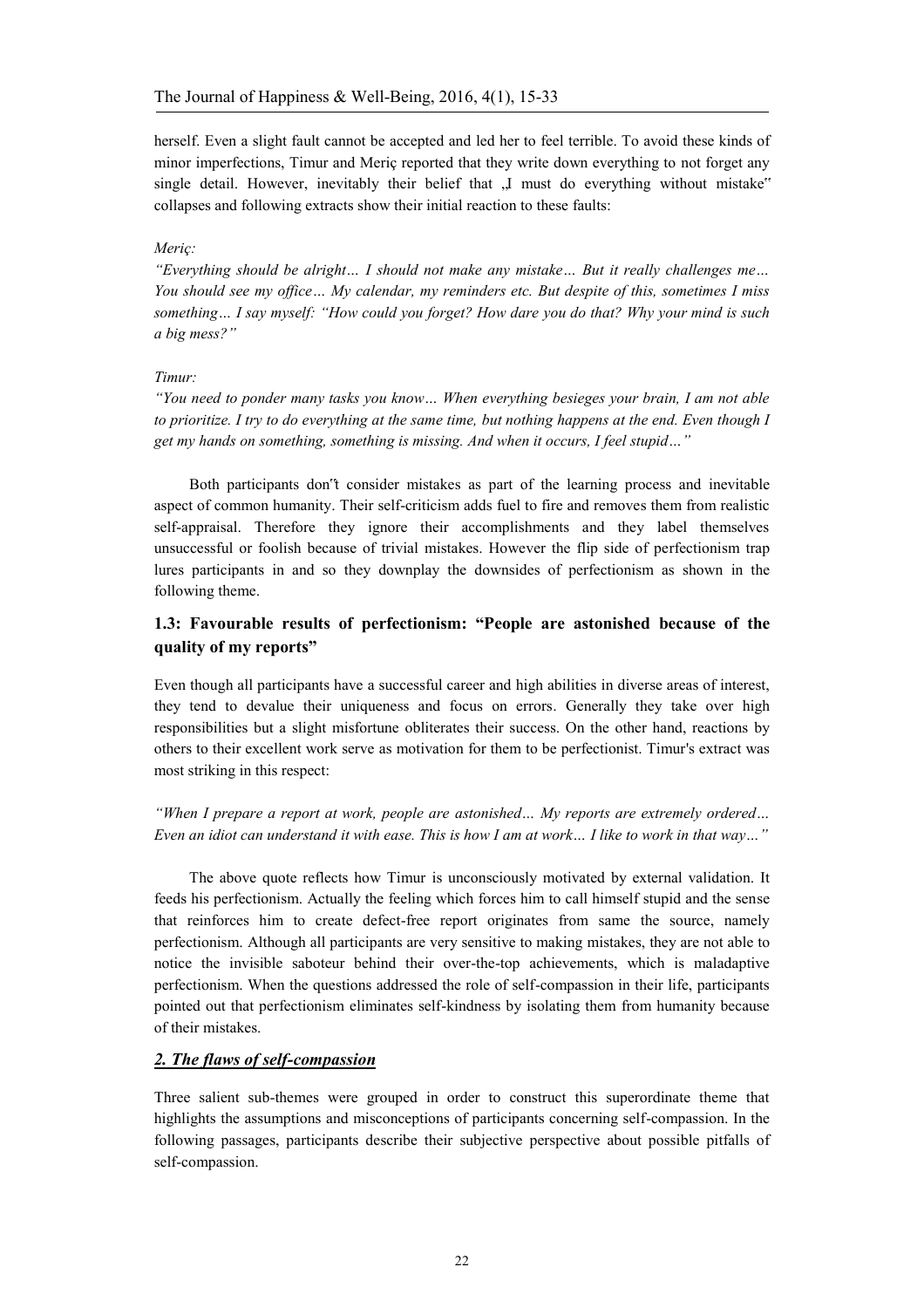# **2.1: "Self compassionate people are devil-may-care and justify themselves no matter what"**

Even though each account is unique beyond dispute, all participants mentioned that being insightful and understanding of mistakes might be a characteristic of reckless people. This misperception of self-compassion was very prevalent in Barış"s account:

*"For me, a self-compassionate person is one who does not care a button. You know… Without a care in the world… This type of person always forgives himself… Is always tolerant… Because, he always blames others… Or life forces him to make mistakes…"* 

This extract seems to indicate that, according to Barış"s perspective, cultivating an authentic intimacy with your faults undermines your honest and mindful evaluation of the circumstances. Moreover from Barış"s standpoint, self-compassion is like an escape route for oblivious and unconcerned people who are inclined to accuse others or life conditions for their personal faults in an irresponsible manner. In a similar vein Meriç described her views about one of her friends that she calls an extremely self-compassionate person:

*"For instance one of my friends from our department, I think she is the most thick-skinned and care free person ever! Sometimes I sigh and want to be like her… Then I recognize that I don"t like her temperament… She always forgets and behaves very superficially... After that I ask myself, whether accepting your faults or neglecting them like her gives way to being untidy, unsystematic and unsuccessful or not…"* 

This narrative again draws our attention to the participants" reluctance concerning selfcompassion. Her understanding of self-compassion corresponds to being soft-headed, shallow and inconsistent performance. Early in the interview she also expressed her fear of neglecting destructive aspects of the situation by showing self-kindness towards her mistakes. Below, we will see how other misconceptions about self-compassion alienate participants from gaining an empathetic understanding of themselves.

# **2.2: "Self-compassionate people are naughty, selfish and egocentric"**

The experiences of participants in this study confirm a significant assumption people have; taking a warm attitude toward oneself opens the door to spoilt, self-oriented and egoistic behaviours. Within this mind-set we see how for Barış, self-compassion and self-centeredness are equal:

*"If someone is tolerant of his mistakes, he may do it without any rational reason… Just because of boldness, selfishness… The ego is more about being tolerant towards yourself… When understanding myself, I flatter my ego… If I have a stronger ego, I can tolerate myself easily. On the contrary, I cannot condone my mistakes unless my ego is high… However some people whose ego goes through the roof, feel completely innocent and do not put themselves in someone else"s shoes…"* 

Within this multi-layered account of Barış, he considers self-compassion equal to various states; being a slave to the ego, unquestioned acceptance of mistakes, overlooking others" needs. The noteworthy point is, according to his view, using self-bullying for faults is the sign of a low ego. This assumption is echoed in Timur"s argument: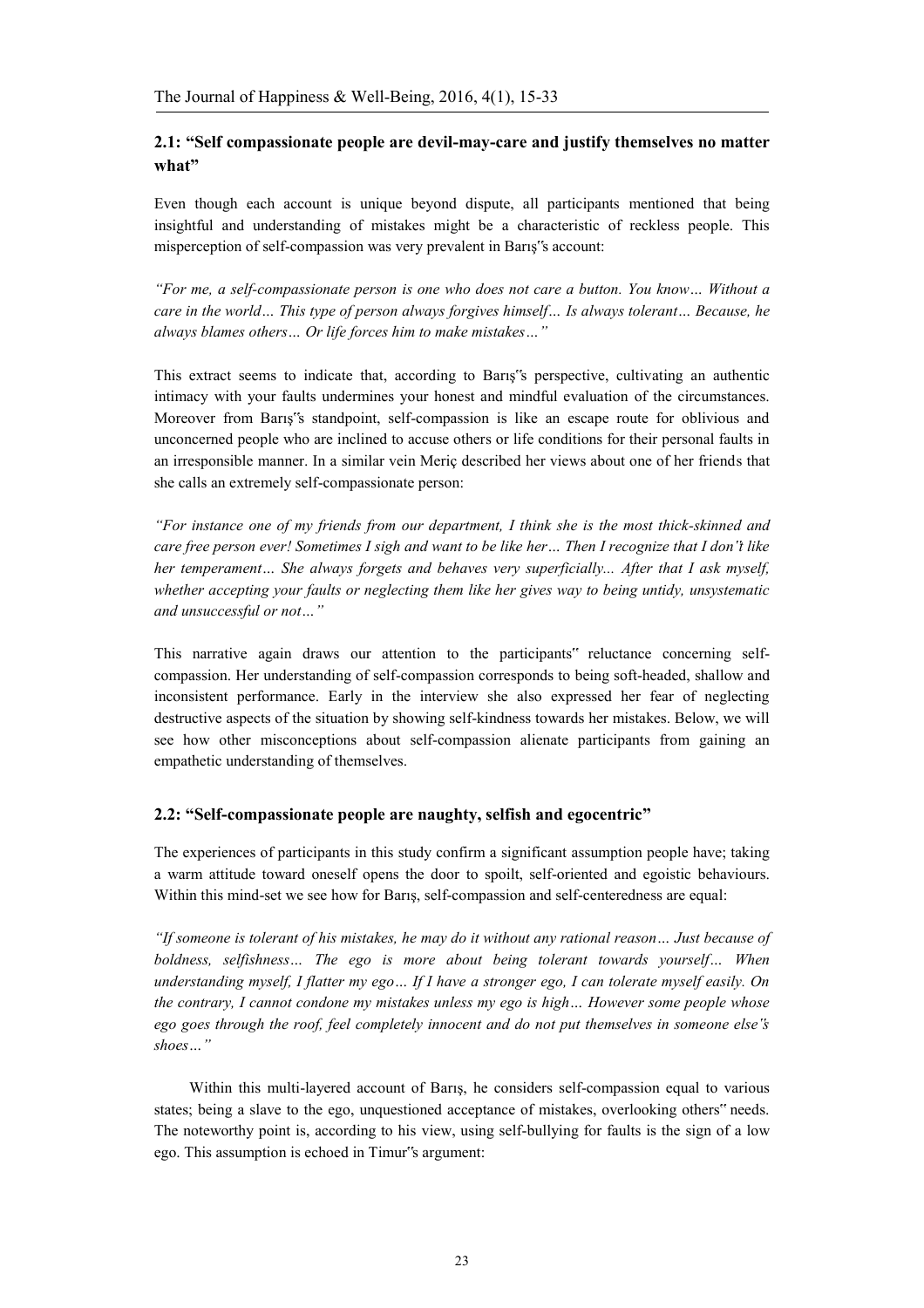*"I don"t know… When self-compassion enters your life, in my opinion, your arrogance will increase necessarily… Probably you will become more snooty and conceited… These personal traits may define your life… This may happen…"* 

Timur"s extract above illustrates how cultivating self-compassion fosters a superiority complex. Appreciating your admirable qualities and giving yourself a hug in a painful event paves the way for being preoccupied with yourself and seeing yourself as the center of the universe by scorning others. Both of these views may partly present some clues why participants stay clear from self-compassion and prefer to be assaulted by their inner critics.

# *3. The effects of a third person*

This superordinate theme illuminates the momentous place that other people take in the participants" perception of self- worth. It furthermore reveals how comments of a third person and a hypercritical environment push participants to become their harshest critic and marginalize selfcompassion.

# **3.1: Parental effect: "I am a failure for my father**"

This subtheme elucidates how critical and unsupportive parents become a turning point in participants' perfectionist personality and introduce a relentless approach to their mistakes. In Ferah"s narratives the humiliation of her verbally abusive father is constantly recounted. The excerpt below illustrates the unbearable feeling of disappointing parents:

*"My sister attended an academically superior school to mine. And my parents imposed their standards on me and always criticized me, coz my academic achievement was not enough for them. They lack the ability to appreciate… I think this propelled me to feel a sense of inadequacy…"* 

The comparison that was made by her parents and their rigid adherence to their perfectionist standard created pressure on Ferah and explain the roots of her intense self-criticism. Most tragically pronounced, her metaphor of a "barrier" highlight the devastating effects of the comments of her father:

*"My father always warns me not to eat much and tells me how fat I am… He is like a barrier in front of me that keeps me from praising myself, love my body…"* 

It is significant to underline that sometimes, Ferah shifted from the subject of "I" to "she" while expressing her experience. When I asked the reason for this switch, she said that, "she" sentences actually belong to her father. However, Ferah internalizes the critical voice of her father and renders it as her own statements. Timur"s account also showed how parenting style considerable influences him:

"*My parents are really risk-aversive. They always try to anticipate three, five steps beyond. They raised me with an incredible sense of responsibility. Thus sometimes I feel anxious because I am ruminating twelve steps ahead…*"

Throughout the interview, Timur offered a range of examples about his obsessive interest in predictions in order to minimize the possibility of mistakes. As the above extract shows, his overly cautious behaviours were instilled by his parents. Besides, Timur regards his father as a point of reference in terms of his personal growth and his attitudes towards self-compassion.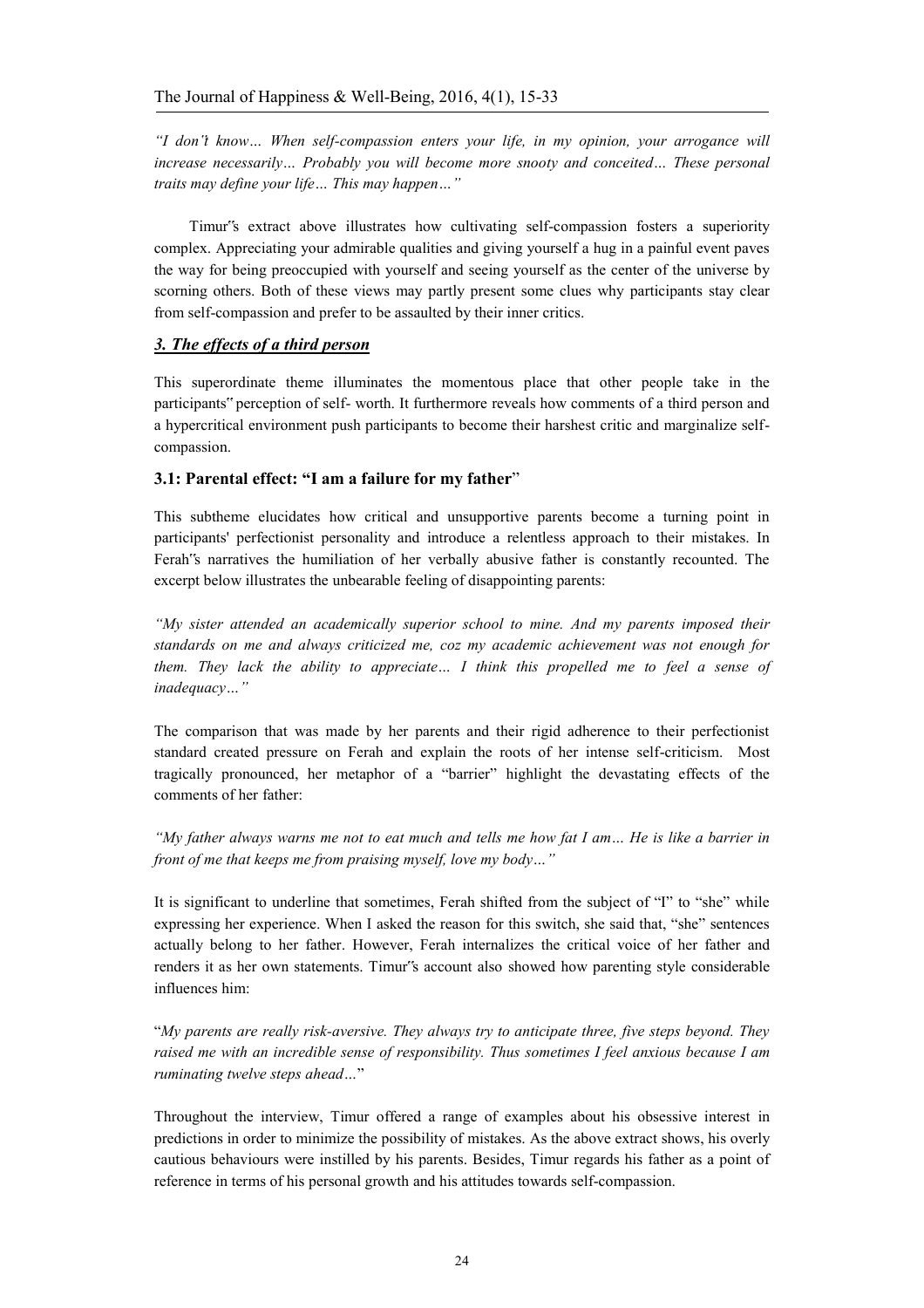*"Me and my father really look like each other… When I look at his developmental process towards self-compassion… He is not very self-compassionate… Therefore I won"t be as well..."* 

These quotes encapsulate the key position of parents on the personality development of their children. This again emphasizes how external comments may jeopardize participants" life achievements, lifestyles and their view of life.

# **3.2: Destructive comments at the work place: "They never appreciate my accomplishments"**

This subtheme draws upon the reports of participants that illuminate the importance of environmental influences at work. Two participants frequently described that demanding and critical managers put pressure on them and broke their spirit to progress willingly. Thus resentment and frustration emerged within the accounts of Ferah and Meriç.

#### Meriç:

*"Do you know what"s the problem? Throughout this whole year, our feedbacks highlighted our failures… Then we explained that to our managers… If they would mention our strengths as well, we would improve them … There was no sentence like "You are great!"… Only "There is a deficiency or failure here, correct it!" May be that"s one of the reasons of my self-criticism…"* 

#### Ferah:

*"I made a mistake at work and my manager told me to call top executives and send an e-mail to everyone to apologize… This was really unpleasant… Cos when you accomplish something, they appreciate it but nobody knows about your success… But when a tiny error happens, everyone is informed and they reacted with "You made a big mistake, this is too bad!" No doubt, this is really dispiriting… So you are trivialized more in the appreciation of people… Maybe having no value in the eyes of others boosted the pressure that I exert on myself…."* 

These two quotes clearly show that magnifying mistakes and accusatory habits coexist at work and both of these immediate causes discourage participants to engage with work. What is notable is that a problem-focused culture of managers also led them to question their self-worth. In the atmosphere of hostile comments, a downward spiral of negative emotion was triggered. This is closely related with the fear of losing the respect of others and seeing oneself as a person who has negative self-beliefs without any compassion.

### *4. The advantages of self-criticism*

Two salient subthemes were found in the final superordinate theme, which identifies deceptive aspects of self-criticism. These aspects lure participants with the prospect of making fewer mistakes and having more success. All four accounts explicitly stated how their cruel selfjudgment prevents similar future situations and berating themselves reinforces success.

### **4.1: Self-criticism as a shield: "It alerts and protects me from future mistakes"**

This subtheme shows why participants prefer to be their own brutal critic rather than displaying a kind and compassionate attitude. In the extract below, Barış labels his critical voice as a protective force that prevents future errors: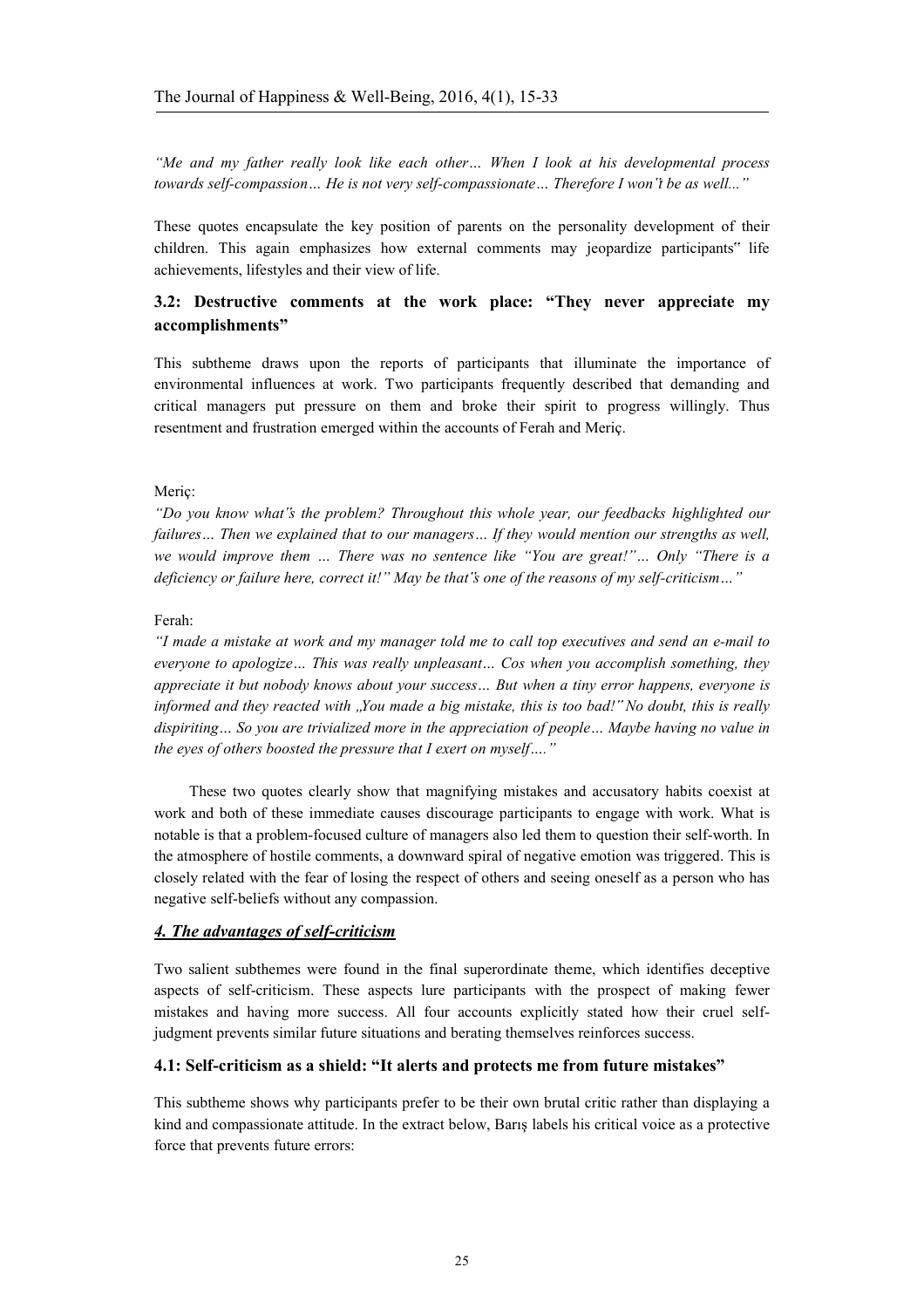*"If I become understanding towards myself, I may do the things that I should not do, although I had already known their unfavourable consequences. Understanding yourself may not be good at any given moment… Don"t know… At some point, your inner critic protects you… It ensures you don't repeat your previous mistakes… Your genuine anger, rooted in frustration is such a significant experience… They sometimes save us. One day if I take a hammering, this anger will*  warn me and will tell me that "You did this fault before, then you blow up...""

Barış"s account hints at a unique viewpoint that regards self-criticism as an effective strategy. For him, the alarm of anger will ring in the case of emergency in order to remind him of his past mistakes and will guard against future ones. Holding his tongue will protect him from his painful past and thus his cold criticism will convert into internal power directing him towards the desired behaviour. Under these circumstances, his prejudice against self-compassion does not seem very surprising. In line with Barış"s account, Meriç also posits plausible reasons for her selfcriticism:

"*If I behave in a kind way towards myself, all of my action would have been… I mean I would act without considering the outcomes… That"s why I want to put it within the bounds of criticism… Ummm I think, you know I always tried to poke…. motivate myself in this way."*

These reports confirm that participants want to devote their critical energy to previous hurtful experiences with the aim learning from past mistakes. That"s why they prefer to shut their eyes to the damaging effects of self-criticism and to hold back from cultivating self-compassion.

### **4.2: Self-criticism as a key of success: "It curbs my laziness"**

Another salient concept that appeared in the current study was the subjective impression of selfcriticism as a stimulator to jump-start productivity and commitment. Participants held that brilliant performance depends on a simple yet powerful way; continual self-judgment. An example of this view is illustrated in the extract below that belongs to Meriç;

*"In my mind, I desperately link failure and being kind to yourself. My role models are generally people who are not very understanding towards themselves… I believed that the best result could be attained by self-criticism. I believed that it would promote me. May be it did, may be it did not… Yet my laziness was curbed… However now I am exhausted because of this harsh voice… I am not even able to recognize my accomplishments… But if I would be a carefree person I probably wouldn't pursue my postgraduate studies... And now I am happy being a master student…"* 

The quote above details how Meriç sees self-criticism, which ameliorates lazy inclinations and eliminates possible failures. She fuses failure and self-kindness and recognizes them as intertwined notions. Furthermore in her framework, role models are the ones who reach the peak of their career beating themselves up. Although she reports how falling into this trap of selfcriticism puts her in a burdensome position, she is glad about her academic success that is reaped by belittling herself. This kind of dilemma can also be observed in the narratives of Timur;

*"What happens if I become an understanding person towards myself… I cannot attain my goals…"*

Basically Timur thinks that giving a pep-talk to yourself is a counterproductive solution for success and the only intelligent alternative is using his imperative internal language that he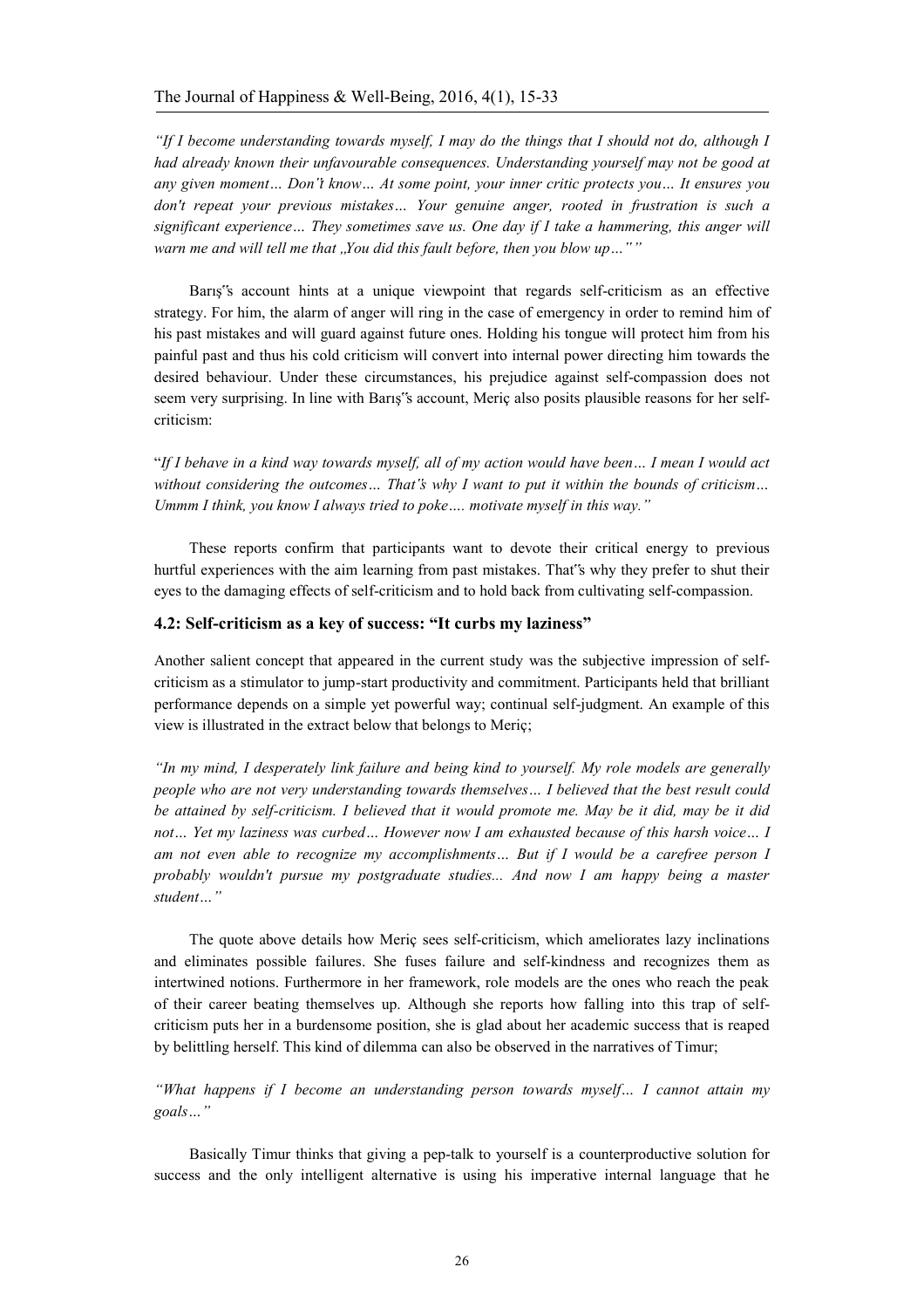mentioned several times. Both respondents don"t let go of their resentment and liberate themselves from their oppressive attitudes with the intention of motivating themselves. That"s why eradicating self-criticism and cultivating self-compassion is a problem in their eyes.

#### **Discussion**

Given the results of this study, for the very first time difficulties that are encountered while generating self-compassion were explored using IPA. Subjectively rich data that addresses the particular experiences of each participant about self-compassion and its relation to maladaptive perfectionism, the social atmosphere and supposed advantages of self-criticism was attained and can therefore enhance existing literature. Four salient superordinate themes namely, *Double-Edged Sword: Perfectionism, The flaws of self-compassion, The effects of a third person, The advantages of self-criticism,* were identified, described and supported by existing literature.

The first superordinate theme *Double-Edged Sword: Perfectionism,* indicated the most common facet of participants" experiences with perfectionism. The finding that preoccupation with pursuit of excellence, rejecting limits and fallible aspects of being human obstruct selfkindness is in line with previous findings. Existent studies articulated that higher levels of selfcompassion relate to lower levels of maladaptive perfectionism (Heffernan et al., 2010; Neff, Kirkpatrick, Rude; 2007a; Pembroke, 2012; Preece, 2006). However, on a deeper level, the link between neurotic perfectionism and self-compassion is largely correlational rather than causal according to data from previous research. In this study perfectionism was shown to be an underlying reason for the lack of self-compassion rather than a mere negative correlation. Moreover, according to transcripts, participants" problems with soothing themselves when confronted with their inadequacies gives rise to anxiety and depression (Gilbert & Proctor, 2005). The interview reports revealed that this situation stems from over-identification with pain and attachment to negative emotions falls within the definition of the mindfulness component of selfcompassion (Wada & Park, 2009). However burying deep pain and rejecting personal shortcomings as a part of common humanity also came from feeling overwhelming fear about the possibility of failure, which was a salient concept across participants" accounts (Neff, Hseih, & Dejitthirat, 2005). Besides an anticipated area was discovered within present research, which showed how perfectionism forms a comfort zone of success for participants. Moreover results of present study indicated that participants unconsciously commit themselves to their unrealistic standards owing to its favourable consequences that evoke the admiration of people.

Controversial results have been documented widely by pre-existing research, which attempted to explore the core of perfectionism. In their study Baker and McNulty (2011) have confirmed participants of present study and they asserted that self-criticism, which is diminished by self-compassion is the main source of perfectionism and the prime mover of achievement. Plenty of researchers disagreed and suggested that high personal standards associate with an adaptive form of perfectionism (Blatt, 1995; Rice & Stuart, 2010). Neff (2003b) pointed out that targeting high personal standards and having low levels of self-criticism conform with the concept of self-compassion. Despite of this academic debate, all respondents said the same thing and consider the notion of perfectionism as single concept without analysing its neurotic and adaptive members. Besides, in their mind, the desirable outcomes of perfectionism give way to external validation and this situation renders self-compassion as a conflicting concept that may destroy their cherished success.

The second superordinate theme, *The flaws of self-compassion,* is perhaps the most anticipated theme as mentioned in the introduction. The participant experiences indicated that nonjudgmental understanding and displaying of self-warmth might yield to excessive selfcenteredness and ego concerns, less sensitivity to pain of others and higher levels of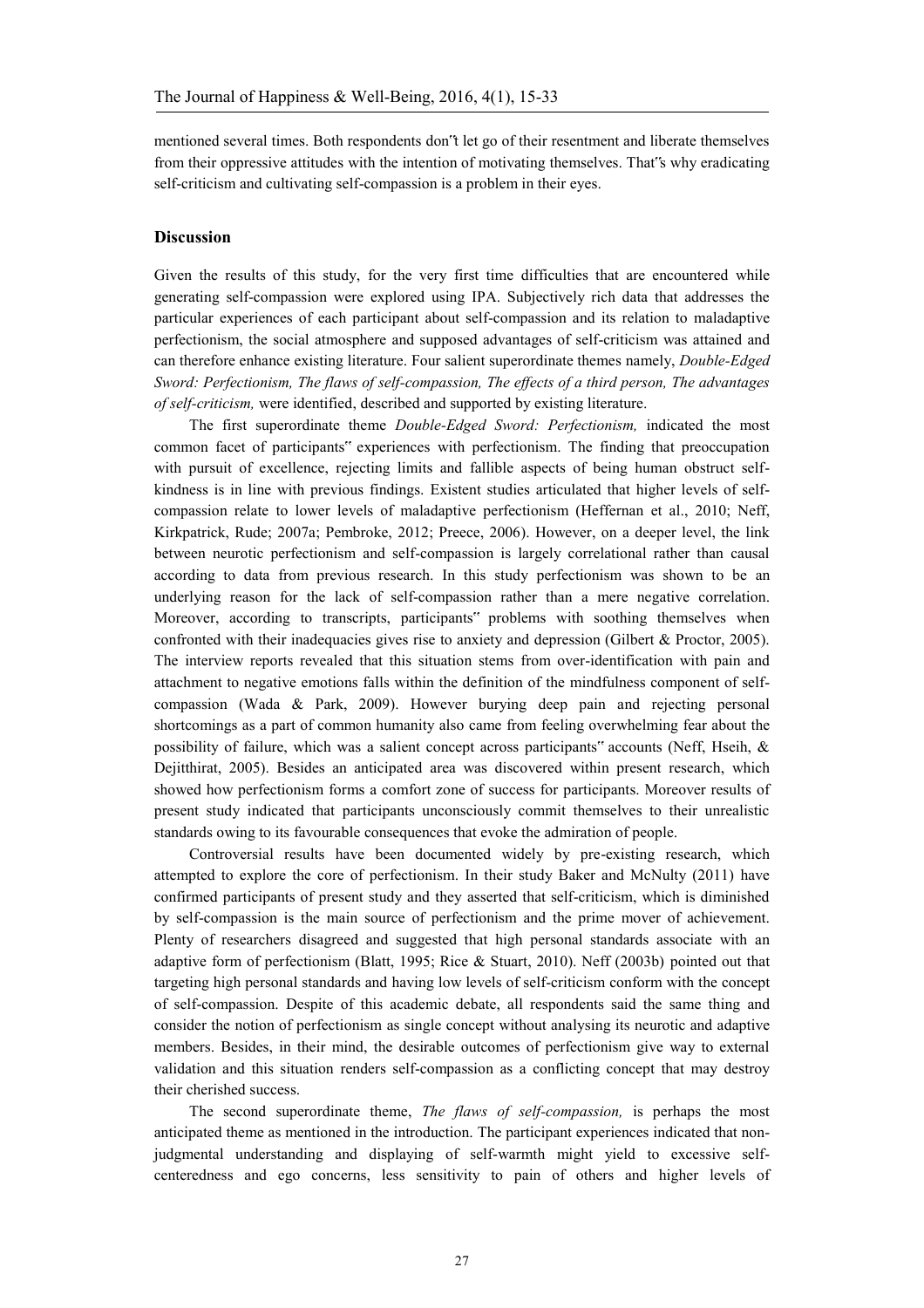irresponsibility (Neff, Rude,  $\&$  Kirkpatrick, 2007a; Barnard  $\&$  Curry, 2011). Contrary to these popular beliefs of participants, Davidson"s (2007) scientific study showed that self-compassion curtails egoistic-self focus by increasing interpersonal perspective taking, without negating the sense of self. Furthermore improved feelings of autonomy, competence and social connectedness of self-compassionate individuals lead them to take greater responsibility (Leary et al., 2007). Additionally their increased capacity for self-care showed itself in the fact that self-compassionate individuals express more compassion to others as well (Reyes, 2011).

Destructive environmental effects and hostile comments of people emerged as the third superordinate theme, *The effects of a third person*, clearly outlines why self-criticism became the focus rather than self-acceptance for participants. In this context, childhood is fundamentally important because an individual"s ability to experience empathy and recognition of internal feeling states improves during this period and is shaped by early caregivers (Stolorow, Brandchaft & Atwood, 1987). This means that low levels of self-compassion vividly reflect the attitudes of hypercritical, abusive and contemptuous parents (Brown, 1999). These findings offer support to participants' experience about how maternal criticism and dysfunctional families negatively influence self-behaviours of participants (Neff & McGeehee, 2010).

In addition to this the results of a number of studies underline the fundamental effects of the social environment. Dunkley and colleagues (2006) established that evaluative comments of others make perfectionism, self-criticism and various psychopathologies more likely. Furthermore Neff and Vonk (2009) highlighted that cognitive and emotional reactions of people with low levels of self-compassion are more defensive and negative unlike self-compassionate people. Therefore, they receive less recognition and appreciation than self-compassionate people who openheartedly acknowledge their flaws and inadequacies (Neff & Vonk, 2009). This data suggests a conceivable explanation for the latter part of third superordinate theme, which deals with the negative impacts of demoralizing criticism on participants.

 Lastly, the fourth superordinate theme, *The advantages of self-criticism,* elaborated upon stubborn tendencies of participants to adopt a self-critical mode. Although, current results have revealed drawbacks of self-criticism namely lifelong risk of depression, posttraumatic stress disorder (Amir & Swisa, 2005), self-harm (Babiker & Arnold, 1997), social anxiety (Cox et al., 2000) and numerous psychological disorders (Longe et al., 2010), respondents of this study were inclined to focus their critical attention rather than cast compassionate attention on themselves (Falconer, King & Brewin, 2015; Norem, 2008; Yamaguchi, Kim & Akutsu, 2014). As mentioned in the results section, the interesting rationale behind this preference was, that in their opinion, self-critical people are able to cope with life"s troubles with greater ease. The metaphor of a shield that was mentioned in the last theme, was critical with regards to truly understand why participants consider self-criticism as a protector that prevents future problems. For them, a critical internal language serves like activating a problem-solving switch in the case of any possible failure. To the best of our knowledge, this particular insight that highlights the tempting effect of self-criticism and introduces an uncharted domain on the realm of self-compassion. Also participants claimed that a critical outlook is a technique of motivation that curbs their laziness (Gilbert, McEwan, Catarino, Baião & Palmeira, 2014). Factually high self-compassion levels are associated with less fear of failure, more motivation to improve and being more watchful not to repeat past mistakes (Breines & Chen, 2012). However, participants close the door to self-compassion due to above convictions that were cited in all themes and one concise reason that is put in a nutshell by Meriç: "I should not make any mistake…But this is too compelling… Cos… I don"t know how to live otherwise…"

### **Limitations**

As elaborated above, this phenomenological study represented the first IPA attempt to explore the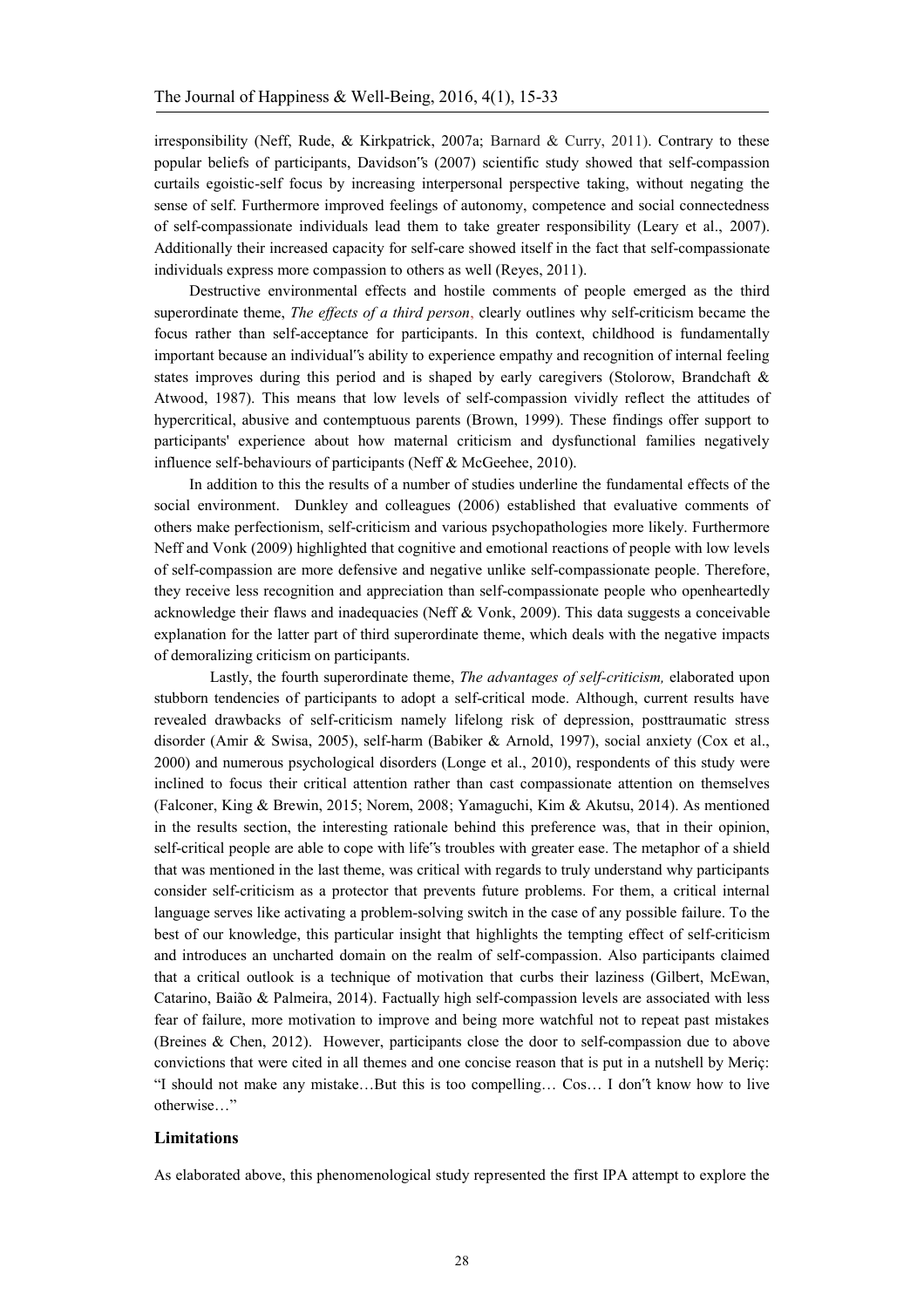difficulties that people experience cultivating self-compassion. Furthermore it is academically important because of the scarcity of qualitative research in this area. However a number of limitations and weaknesses need to be acknowledged due to the nature of the IPA methodology and the characteristics of the sample group.

The first challenge was the time limitation during the interviews. During the interviews, some participants reported that they have never thought about the reasons behind their selfcriticism or the main cause of the problems they face while generating self-compassion. So they requested more time to think about some questions, yet in order to prevent waste of time, they then gave their answers based on their assumptions and predictions.

Another limitation was about the idiographic structure of IPA and the demographic factors. Although IPA lays the groundwork for rich and in-depth first- person accounts (Smith, Flowers & Larkin, 2009. p.56), it is limited to a small number of participants. Therefore this research only focused on subjective experiences of four participants, which come from a similar educational and socio-economic background with ages ranging from 25 to 31. Despite the idiosyncratic focus of IPA it should be taken into account when interpreting the impact of the findings of this study.

Finally, the interviews were held in Turkish to provide freedom of expression for participants. Crucially the concept of "self-compassion" does not exist in Turkish. That"s why researcher paraphrased this concept in the information sheet as far as possible. Another important point is that the word "compassion" also has more than one meaning in Turkish, which differs from the meaning defined in the Buddhist tradition. That"s why throughout the interviews, the researcher paraphrased the word of self-compassion according to the definition in the introduction. Hence the linguistic disparity between Turkish and English was a considerable limitation.

#### **Conclusion**

The objective of this research was to illuminate the ideas and convictions that self-critical people hold when attempting to generate self-compassion. The qualitative strategy of this research filled a methodological gap. Although various parameters cause subtle but seismic changes in selfbehaviour, four salient themes were deducted via phenomenological-based analysis. These results, which along with previous literature, found that maladaptive form of perfectionism, misconstructions about self-compassion, destructive social surroundings and supposed beliefs about self-criticism prevent self-kindness and compassionate manners. The key point is participants use self-bullying because they assume self-blame and self-criticism are central and indispensable parts of success and major precautions against possible mistakes.

#### **References**

- Aberson, C. L., Healy, M., & Romero, V. (2000). Ingroup bias and self-esteem: A meta- analysis. *Personality & Social Psychology Review, 4*, 157–173.
- Alderson, P. (2004). *Ethics.* In: Fraser, S., Lewis, V., Ding, S., Kellett, M. & Robinson, C. (Eds.) Doing research with children and young people. London, England: Sage Publications.
- Akın, U., & Akın, A. (2014). Examining the predictive role of self-compassion on sense of community in Turkish adolescents. *Social Indicators Research*, *123,* 29-38.
- Babiker, G., Arnold, L. (1997). *The language of injure: comprehending self-mutilation.* Leicester, England: British psychological Society.
- Baker, L. R., & McNulty, J. K. (2011). Self-compassion and relationship maintenance: The moderating roles of conscientious- ness and gender. *Journal of Personality and Social Psychology*, *100,* 853-873.
- Barnard, L. K., & Curry, J. F. (2011). Self-compassion: Conceptualizations, correlates, and interventions. *Review of General Psychology, 15*, 289–303.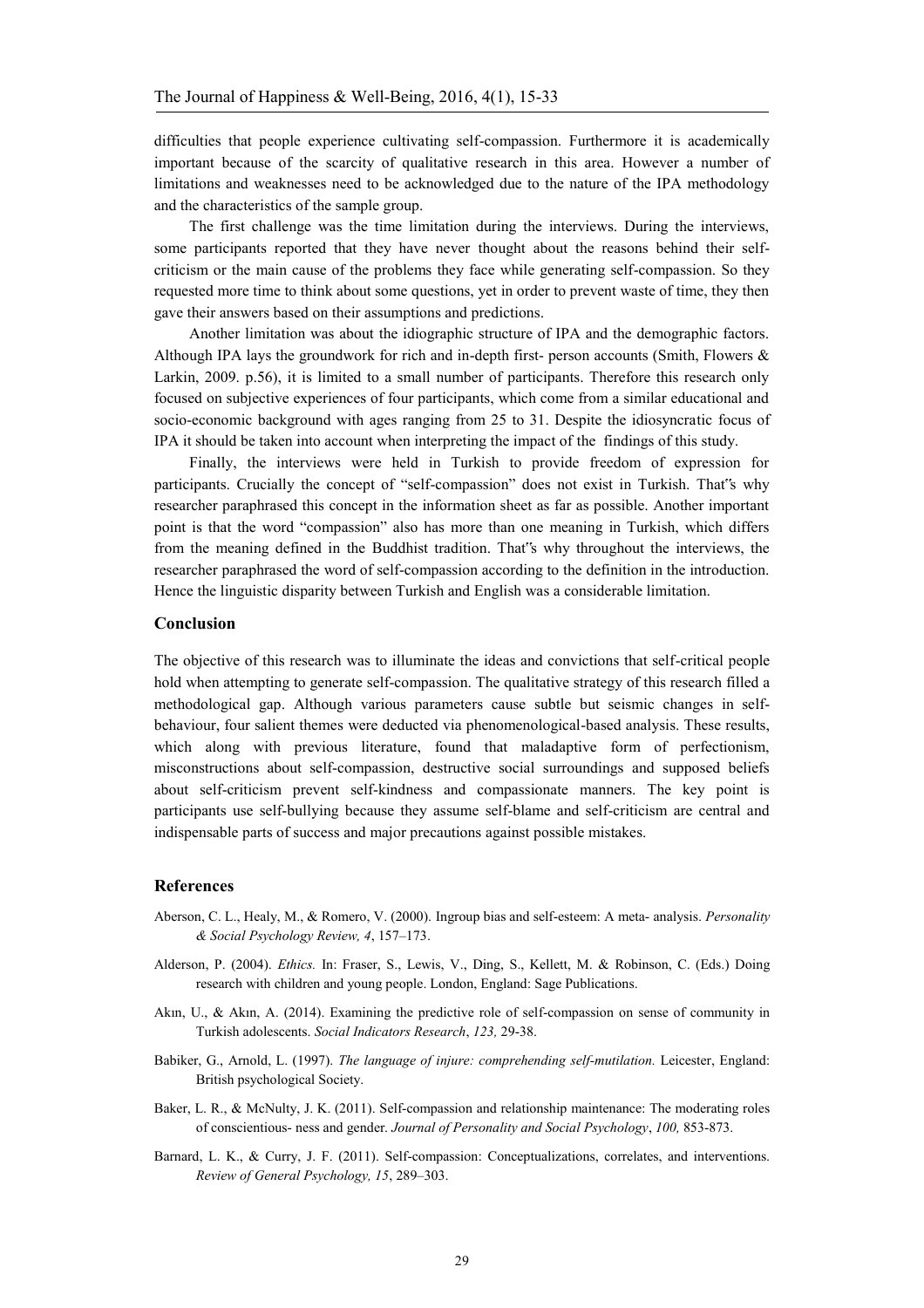- Baumeister, R. F., Smart, L., & Boden, J. M. (1996). Relation of threatened egotism to violence and aggression: The dark side of high self-esteem. *Psychological Review, 103*, 5-33.
- Blatt, S. J. (1995). The destructiveness of perfectionism: Implications for the treatment of depression. *American Psychologist, 50,* 1003-1020.
- Bogdan, R.C. & Biklen, S.K. (2003). *Qualitative research for education: An introduction to theories and methods.* Boston: Person Education Group.
- Brach, T. (2003). *Radical acceptance: embracing your life with the heart of a Buddha*. New York: Bantam.
- Breines, J. G., & Chen, S. (2012). Self-compassion increases self- improvement motivation. *Personality and Social Psychology Bulletin, 38,* 1133–1143.
- Brodsky, A. & Faryal, T. (2006). No matter how hard you try, your feet still get wet: Insider and outsider perspectives on bridging diversity. *American Journal of Community Psychology, 37,* 311-320.
- Brown, B. (1999). *Soul without shame: A guide to liberating yourself from the judge within.* Boston, MA: Shambala.
- Burnell, L. (2009). Compassionate care: A concept analysis. *Home Health Care Management & Practice, 21*, 319-324.
- Coolican, H. (2004). *Research Methods and Statistics in Psychology (Fourth Edition).* London, England; Hodder & Stoughton.
- Cox, B.J., Rector, N.A., Bagby, R.M, Swinson, R.P., Levitt, A.J., & Joffe, R.T. (2000). Is self criticism unique for depression: a comparison with social phobia. *Journal of Affective Disorders, 57*, 223–228.
- Davidson, R. (2007, Oct.). *Changing the brain by transforming the mind. The impact of compassion training on the neural systems of emotion.* Paper presented at the Mind and Life Institute Conference, Investigating the Mind, Emory University, Atlanta, GA.
- Deniz, M. E., Kesici, Ş., & Sümer, A. S. (2008). The validity and reliability of the Turkish version of the Self-Compassion Scale. *Social Behavior And Personality*, *36*(9), 1151-1160.
- Diener, E. (2000). Subjective wellbeing: The science of happiness and a proposal for a national index. *The American Psychologist, 55*, 34–43.
- Dunkley, D.M., Zuroff, D.C., & Blankstein, K.R. (2006). Specific perfectionism components versus selfcriticism in predicting maladjustment. *Personality and Individual Differences, 40*, 665–676.
- Falconer, C. J., King, J. A., & Brewin, C. R. (2015). Demonstrating mood repair with a situation‐based measure of self‐compassion and self‐criticism. *Psychology and Psychotherapy: Theory, Research and Practice*, 88(4), 351-365.
- Ferguson, L. J., Kowalski, K. C., Mack, D. E., & Sabiston, C. M. (2014). Exploring self-compassion and eudaimonic well-being in young women athletes. *Journal of sport & exercise psychology*, *36*(2), 203- 216.
- Germer, C. K., & Neff, K. D. (2013). Self-compassion in clinical practice. *Journal of Clinical Psychology*, *69*(8), 856-867.
- Gilbert, P., & Proctor, S. (2005). *Compassionate mind training for people with high shame and self-criticism: Over-view and pilot study of a group therapy approach.* Unpublished manuscript.
- Gilbert, P., McEwan, K., Catarino, F., Baião, R., & Palmeira, L. (2014). Fears of happiness and compassion in relationship with depression, alexithymia, and attachment security in a depressed sample. *British Journal of Clinical Psychology*, *53*(2), 228-244.
- Giorgi, A. (2006). Concerning variations in the application of the phenomenological method. *The Humanistic Psychologist, 34(4),* 305-319.
- Goldstein, J., & Kornfield, J. (1987). *Seeking the heart of wisdom: The path of insight meditation.* Boston, MA: Shambhala.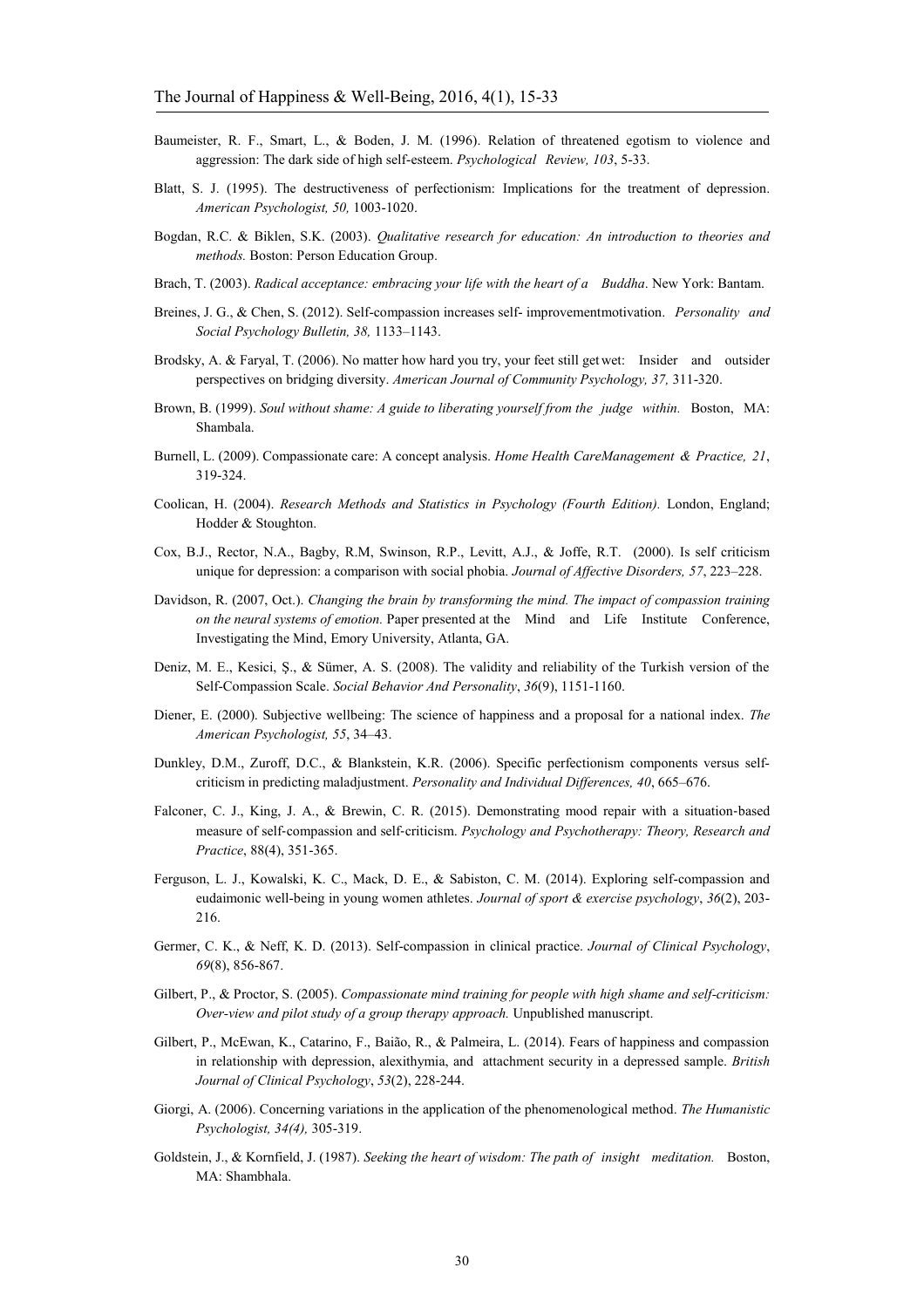- Heffernan M, Quinn Griffin MT, McNulty SR, Fitzpatrick JJ. (2010). Self-compassion and emotional intelligence in nurses. *International Journal of Nursing Practice, 16*, 366–373.
- Iskender, M. (2009). The relationship between self-compassion, self-efficacy, and control belief about learning in Turkish university students. *Social Behavior and Personality*, *37*(5), 711-720.
- Leary, M. R., Tate, E. B., Adams, C. E., &Allen, A. B. (2007). Self-compassion and reactions to unpleasant self-relevant events: The implications of treating one kindly. *Clinical Psychology and Psychotherapy, 92,* 887–904.
- Longe, O., Maratos, F.A., Gilbert, P., Evans, G., Volker, F., Rockliffe, H & Rippon G. (2010). Having a word with yourself: Neural correlates of self-criticism andself-reassurance. *Neuroimage, 49,* 1849-1856.
- Meredith L. Terry & Mark R. Leary. (2011): Self-compassion, self-regulation, and health. *Self and Identity, 10:3,* 352-362.
- Merriam, S.B. (2002). *Qualitative research in practice: Examples for discussion and analysis.* San Francisco, CA: Jossey-Bass.
- Neff, K. & Vonk, R. (2009). Self-compassion versus global self- esteem: Two different ways of relating to oneself. *Journal of Personality, 77*, 23–50.
- Neff, K. (2004). Self- compassion and psychological well- being, *Constructivist in the Human Sciences. 9 (2)*, 27-37.
- Neff, K. D. (2003a). Development and validation of a scale to measure self-compassion. *Self and Identity, 2,*  223-250.
- Neff, K. D. (2003b). Self-compassion: An alternative conceptualization of a healthy attitude toward oneself*. Self and Identity, 2,* 85-102.
- Neff, K. D. (2012). The science of self-compassion. In C. Germer & R. Siegel (Eds.), *compassion and wisdom in psychotherapy,* 79-92*.* New York, NY: Guilford Press.
- Neff, K. D. & McGeehee, P. (2010). Self-compassion and psychological resilience among adolescents and young adults. *Self and Identity, 9,* 225-240.
- Neff, K. D., & Rude, S. S., & Kirkpatrick, K. (2007a). An examination of self-compassion in relation to positive psychological functioning and personality traits. *Journal of Research in Personality, 41,* 908- 916*.*
- Neff, K. D., & Vonk, R. (2009). Self-compassion versus global self-esteem: Two different ways of relating to oneself. *Journal of Personality, 77*, 23–50.
- Neff, K. D., Hseih, Y., & Dejitthirat, K. (2005). Self-compassion, achievement goals, and coping with academic failure. *Self and Identity, 4,* 263–287.
- Neff, K. D., Kirkpatrick, K. & Rude, S. S. (2007b). Self-compassion and its link to adaptive psychological functioning. *Journal of Research in Personality, 41,* 139-154.
- Norem, J. K. (2008). Defensive pessimism as a positive self-critical tool. In E. C. Chang, E. C. Chang (Eds.) , *Self-criticism and self-enhancement: Theory, research, and clinical implications* (pp. 89-104). Washington, DC: American Psychological Association. doi:10.1037/11624-006
- Pembroke, N. (2012). Pastoral care for shame-based perfectionism. *Pastoral Psychology*, *61*(2), 245-258.
- Preece, R. (2006). *The wisdom of imperfection: The challenge of individuation in Buddhist life*. Ithaca, NY: Snow Lion Publications.
- Potter, R. F., Yar, K., Francis, A. P., & Schuster, S. (2014). Self-compassion mediates the relationship between parental criticism and social anxiety. *International Journal of Psychology & Psychological Therapy*, *14*(1), 33-43.
- Powers, T. A., Koestner, R., & Zuroff, D. C. (2007). Self-criticism, goal motivation, and goal progress. *Journal of Social and Clinical Psychology, 26*, 826–840. Reid, K., Flowers, P., Larkin, M. (2005).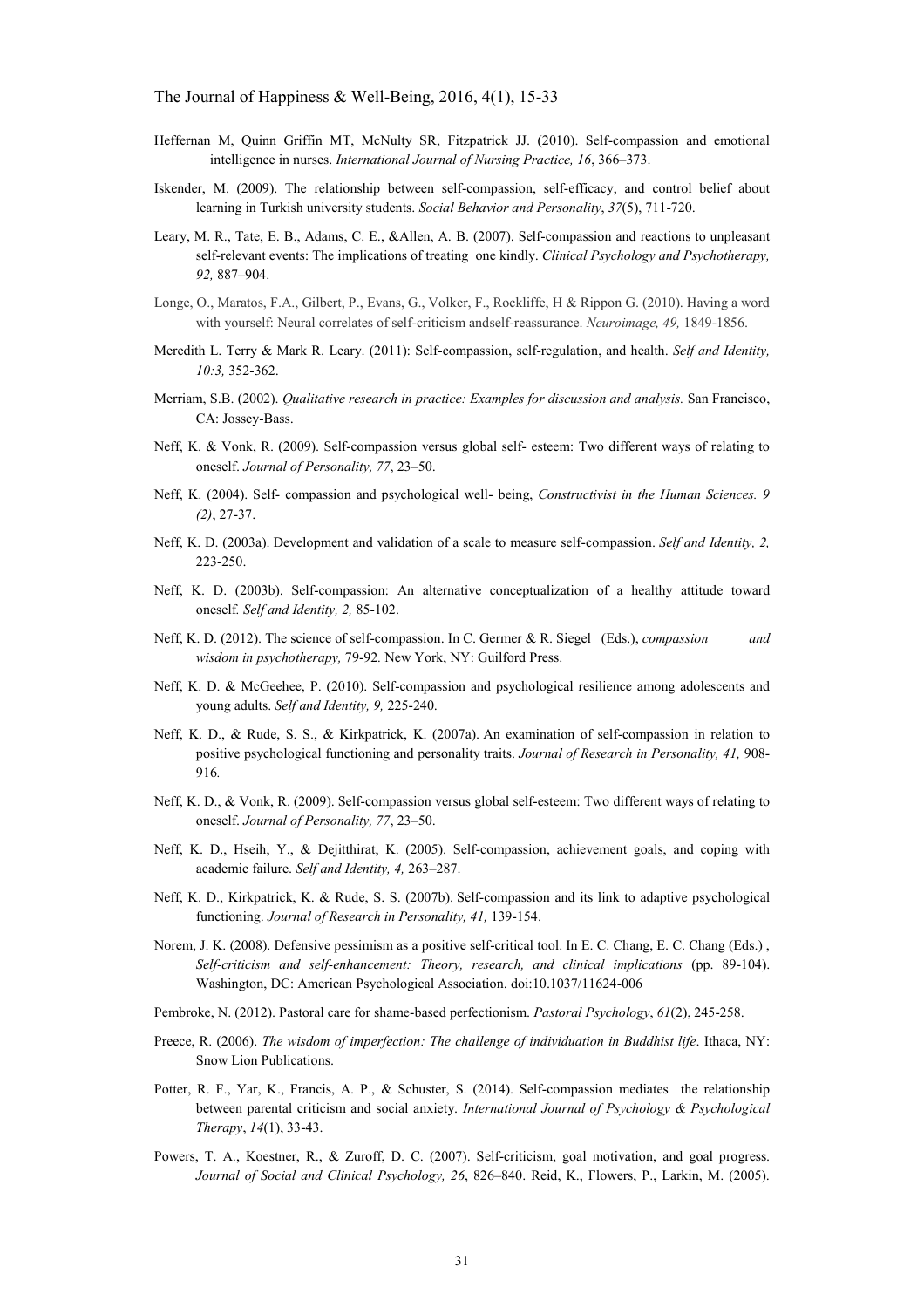*Exploring lived experience: Give an introduction to interpretative phenomenological analysis*. *18*(1), 20-23.

- Reid, K., Flowers, P., Larkin, M. (2005). Exploring lived experience: give an introduction to interpretative phenomenological analysis. *18*(1), 20-23. In The SAGE handbook of qualitative research. Norman Denzin and Yvonna Lincoln (Eds), Thousand Oaks, CA: Sage Publications.
- Reyes, D. (2011). Self-Compassion: A concept Analysis. *Journal of Holistic Nursing, 30*(2*),*81-9.
- Rice, K. G., & Stuart, J. (2010). Differentiating adaptive and mal- adaptive perfectionism on the MMPI-2 and MIPS revised. *Journal of Personality Assessment, 92,* 158-167.
- Sedikides, C. (1993). Assessment, enhancement, and verification determinants of the self- evaluation process. *Journal of Personality and Social Psychology, 65,* 317-338.
- Seligman, M. E. (1995). *The optimistic child.* Boston, MA: Houghton Mifflin.
- Seligman, M. E., & Csikzentmihalyi, M. (2000). Positive psychology: An introduction. *American Psychologist, 55*, 5–14.
- Shapira, L.B., & Mongrain, M. (2010). The benefits of self-compassion and optimism exercises for individuals vulnerable to depression. *The Journal of Positive Psychology*, 5(5), 377-389.
- Sharhabani-Arzy, R., Amir, M., & Swisa, A. (2005). Self- criticism, dependency and posttraumatic stress disor- der among a female group of help seeking victims of domestic violence. *Personality and Individual Differences, 38*, 1231–1240.
- Sheldon, K.M., & King, L. (2001). Why positive psychology is necessary. *American Psychologist, 56*, 216- 217.
- Smith, J.A (1995). Semi-structured interviewing and qualitative analysis. In J.A. Smith, R. Harre, & L. Van Langenhove (Eds.), Rethinking methods in psychology. London, England: Sage.
- Smith, J. A., Flowers, P. & Larkin, M. (2009). *Interpretive Phenomenological Analysis: Theory, Method and Research*. London, England: Sage Publications.
- Smith, J.A., & Osborn, M. (2008). Interpretative phenomenological analysis. In J. A. Smith (Eds.), *Qualitative psychology: A practical guide to research methods* (pp.53- 80). London: Sage.
- Stolorow, R. D., Brandchaft, B. E., & Atwood, G. E. (1987). *Psychoanalytic treatment: An inter-subjective approach*. Hillsdale, NJ: The Analytic Press.
- Tsering, G. T. (2008). *The awakening mind: the foundation of Buddhist thought*: Volume 4. London, England: Wisdom Press
- Wada, K., & Park, J. (2009). Integrating Buddhist psychology in grief counseling. *Death Studies, 33*, 657- 683.
- Willig, C. (2001*). Introducing qualitative research in psychology: Adventures in theory and method*. Buckingham, England: Open University Press.
- Willig, C. (2008) *Introducing qualitative research in psychology*. (2nd ed.). Maidenhead, England: Open University Press.
- Yamaguchi, A., Kim, M. S., & Akutsu, S. (2014). The effects of self-construals, self-criticism, and selfcompassion on depressive symptoms. *Personality and Individual Differences*, *68*, 65-70.
- Yarnell, L. M., & Neff, K. D. (2013). Self-compassion, interpersonal conflict resolutions and well-being. *Self and Identity*. *2*(2), 146-159.